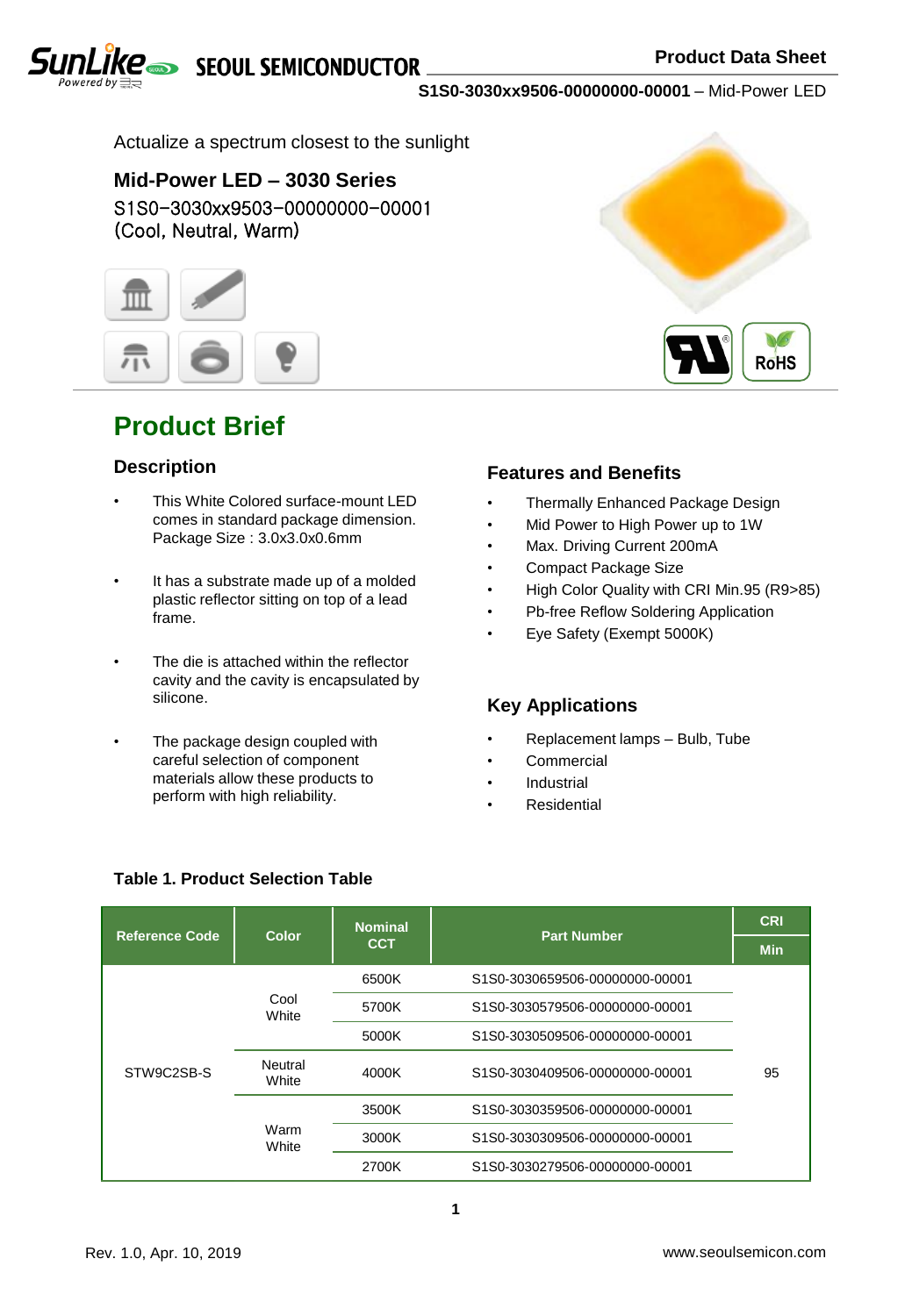

# **Table of Contents**

| <b>Index</b> |                                         |                |
|--------------|-----------------------------------------|----------------|
| $\bullet$    | <b>Product Brief</b>                    | 1              |
|              | <b>Table of Contents</b>                | $\overline{2}$ |
| ٠            | Performance Characteristics             | 3              |
| $\bullet$    | <b>Characteristics Graph</b>            | 5              |
|              | <b>Color Bin Structure</b>              | 11             |
| $\bullet$    | <b>Mechanical Dimensions</b>            | 15             |
|              | <b>Recommended Solder Pad</b>           | 16             |
| $\bullet$    | <b>Reflow Soldering Characteristics</b> | 17             |
| $\bullet$    | Emitter Tape & Reel Packaging           | 18             |
|              | <b>Product Nomenclature</b>             | 20             |
|              | Handling of Silicone Resin for LEDs     | 21             |
|              | <b>Precaution For Use</b>               | 22             |
|              | Company Information                     | 25             |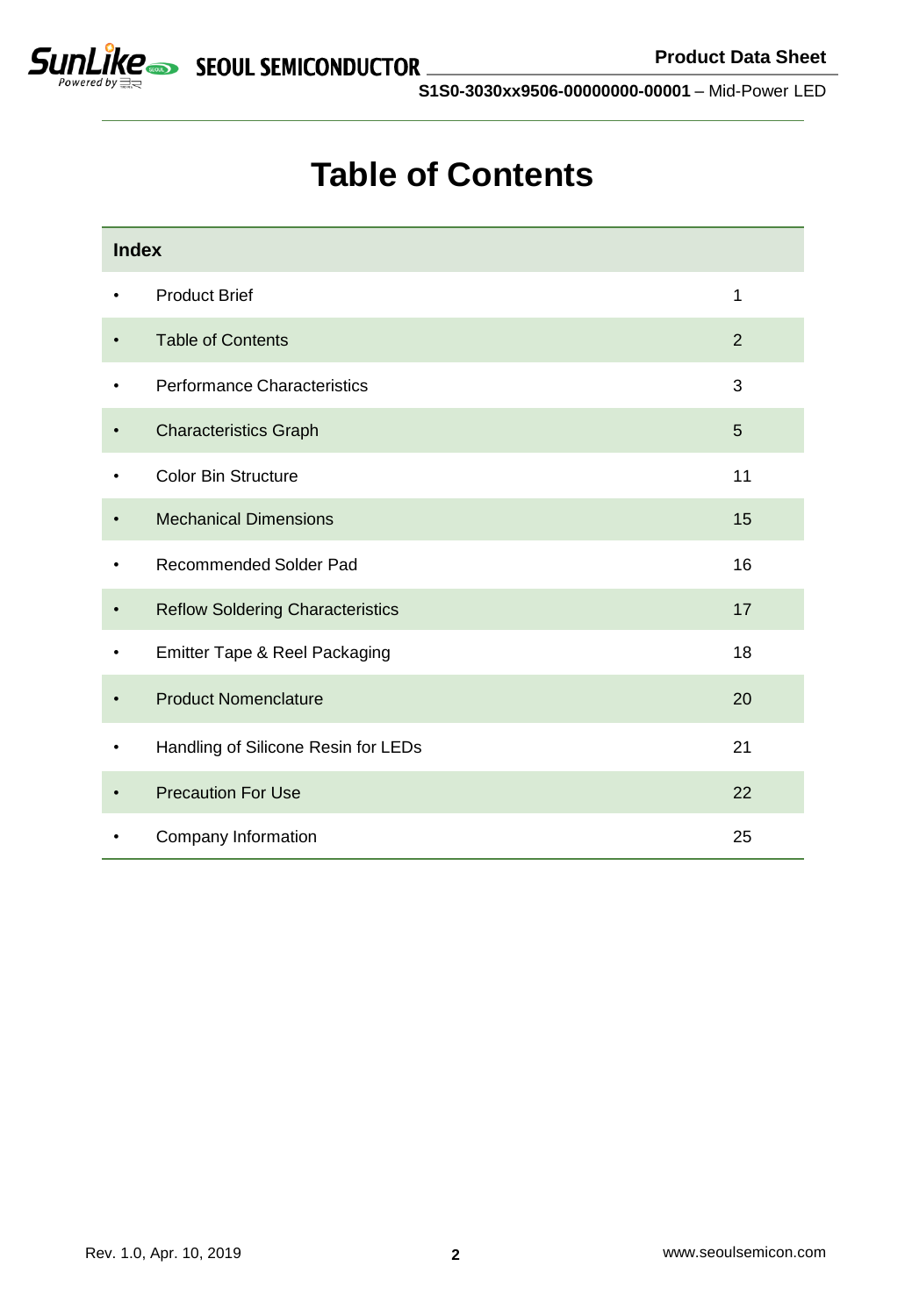**SUNLIKE** SEQUL SEMICONDUCTOR

**S1S0-3030xx9506-00000000-00001** – Mid-Power LED

## **Performance Characteristics**

### **Table 2. Product Selection Guide,**  $I_F$  **= 150mA,**  $T_j$  **= 25°C, RH30%**

| Min.<br>$CRI, R_a^{[4]}$ | <b>Nominal</b><br><b>CCT [K] [1]</b> | Min. Flux<br>[Im] | <b>Typ. Luminous</b><br>Flux $\Phi_{V}$ <sup>[3]</sup> [lm]<br>@150mA | <b>Typ. Luminous</b><br><b>Efficacy [Im/W]</b><br>@150mA | <b>Part Number</b>                     |
|--------------------------|--------------------------------------|-------------------|-----------------------------------------------------------------------|----------------------------------------------------------|----------------------------------------|
| 95                       | 6500                                 | 90.7              | 95                                                                    | 101                                                      | S1S0-3030659506<br>$-00000000 - 00001$ |
|                          | 5700                                 | 90.7              | 96                                                                    | 101                                                      | S1S0-3030579506<br>$-00000000 - 00001$ |
|                          | 5000                                 | 90.7              | 101                                                                   | 107                                                      | S1S0-3030509506<br>$-00000000 - 00001$ |
|                          | 4000                                 | 90.2              | 100                                                                   | 106                                                      | S1S0-3030409506<br>$-00000000 - 00001$ |
|                          | 3500                                 | 83.2              | 99                                                                    | 105                                                      | S1S0-3030359506<br>$-00000000 - 00001$ |
|                          | 3000                                 | 83.2              | 93                                                                    | 97                                                       | S1S0-3030309506<br>$-00000000 - 00001$ |
|                          | 2700                                 | 83.2              | 89                                                                    | 93                                                       | S1S0-3030279506<br>$-00000000 - 00001$ |

#### **Notes :**

(1) Correlated Color Temperature is derived from the CIE 1931 Chromaticity diagram.

(2) Seoul Semiconductor maintains a tolerance of  $\pm 5%$  on Intensity and power measurements.

The luminous intensity IV was measured at the peak of the spatial pattern which may not be aligned with the mechanical axis of the LED package.

(3) The lumen table is only for reference.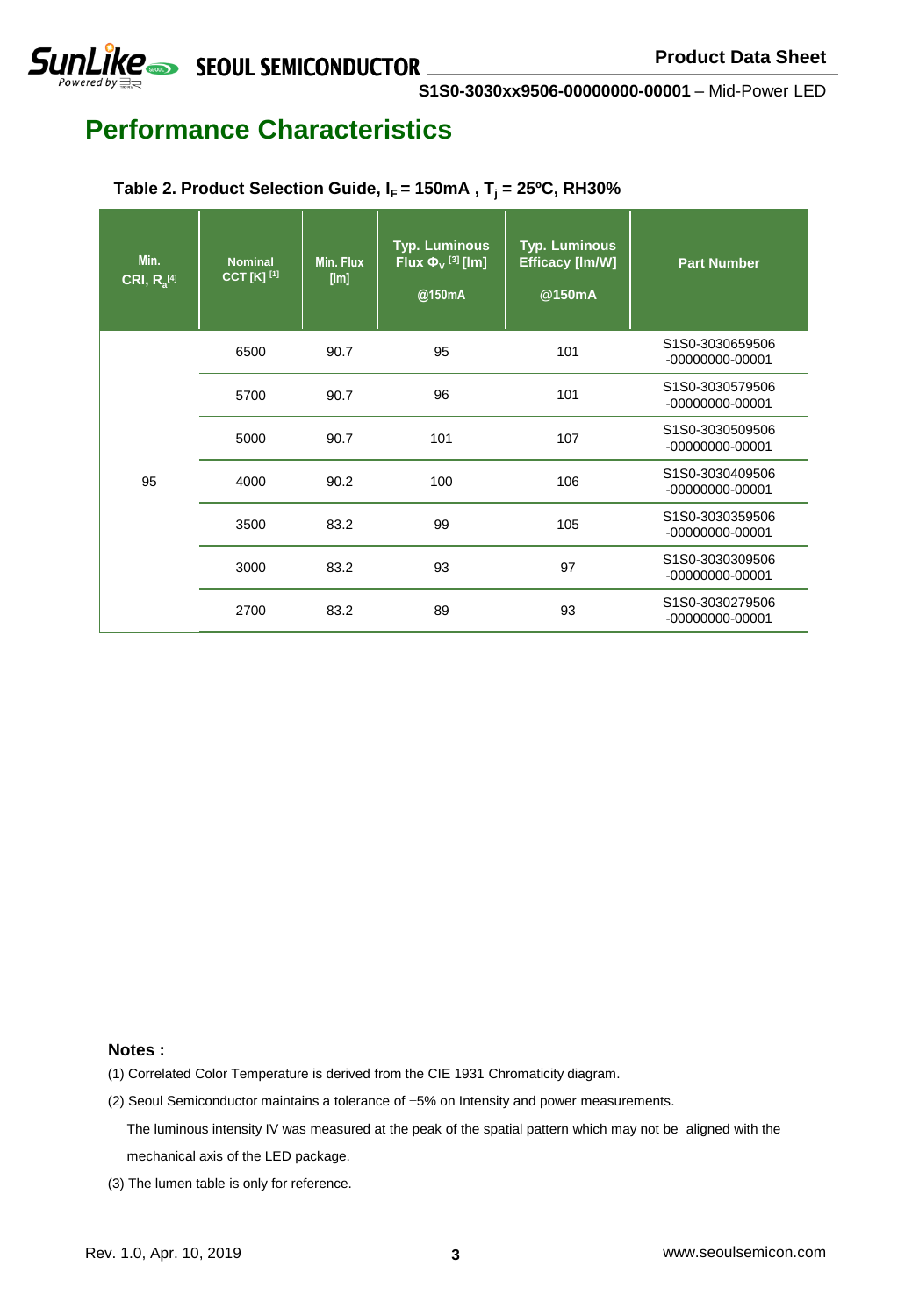## **SUNLIKE** SEOUL SEMICONDUCTOR

**S1S0-3030xx9506-00000000-00001** – Mid-Power LED

## **Performance Characteristics**

### **Table 3. Characteristics, IF=65mA, Tj= 25ºC, RH30%**

| <b>Parameter</b>                             | <b>Symbol</b>   |      | <b>Unit</b>            |                              |               |
|----------------------------------------------|-----------------|------|------------------------|------------------------------|---------------|
|                                              |                 | Min. | Typ.                   | Max.                         |               |
| <b>Forward Current</b>                       | $I_F$           |      | 150                    |                              | mA            |
| Forward Voltage <sup>[1]</sup>               | $V_F$           | 6.2  | $\blacksquare$         | 6.6                          | V             |
| Luminous Intensity (5000K)[1]                | $I_{\rm v}$     |      | 30<br>(103.7)          |                              | cd<br>(lm)    |
| $CRI^{[1]}$                                  | $R_a$           | 95   | $\blacksquare$         | ۰                            |               |
| Viewing Angle [2]                            | $2\Theta_{1/2}$ |      | 120                    | $\qquad \qquad \blacksquare$ | Deg.          |
| Thermal resistance $(J \text{ to } S)^{[3]}$ | $R\theta_{J-S}$ |      | 10                     | -                            | $\degree$ C/W |
| <b>ESD Sensitivity(HBM)</b>                  |                 |      | Class 3A JESD22-A114-E |                              |               |

### **Table 4. Absolute Maximum Ratings**

| <b>Parameter</b>             | <b>Symbol</b> | <b>Value</b>  | <b>Unit</b> |
|------------------------------|---------------|---------------|-------------|
| <b>Forward Current</b>       | ΙF            | 200           | mA          |
| Power Dissipation            | $P_D$         | 1.32          | W           |
| Junction Temperature         |               | 125           | °C          |
| <b>Operating Temperature</b> | opr           | $-40 - +85$   | °C          |
| Storage Temperature          | stq           | $-40 - + 100$ | ٥C          |

### **Notes :**

- (1) Tolerance : VF :±0.1V, IV :±5%, Ra :±2, x,y :±0.005
- (2)  $2\Theta_{1/2}$  is the off-axis where the luminous intensity is 1/2 of the peak intensity.
- (3) Thermal resistance :  $Rth_{JS}$  (Junction / solder)
- LED's properties might be different from suggested values like above and below tables if operation condition will be exceeded our parameter range. Care is to be taken that power *dissipation does not* exceed the absolute maximum rating of the product.
- Thermal resistance can be increased substantially depending on the heat sink design/operating condition, and the maximum possible driving current will decrease accordingly.
- All measurements were made under the standardized environment of Seoul Semiconductor.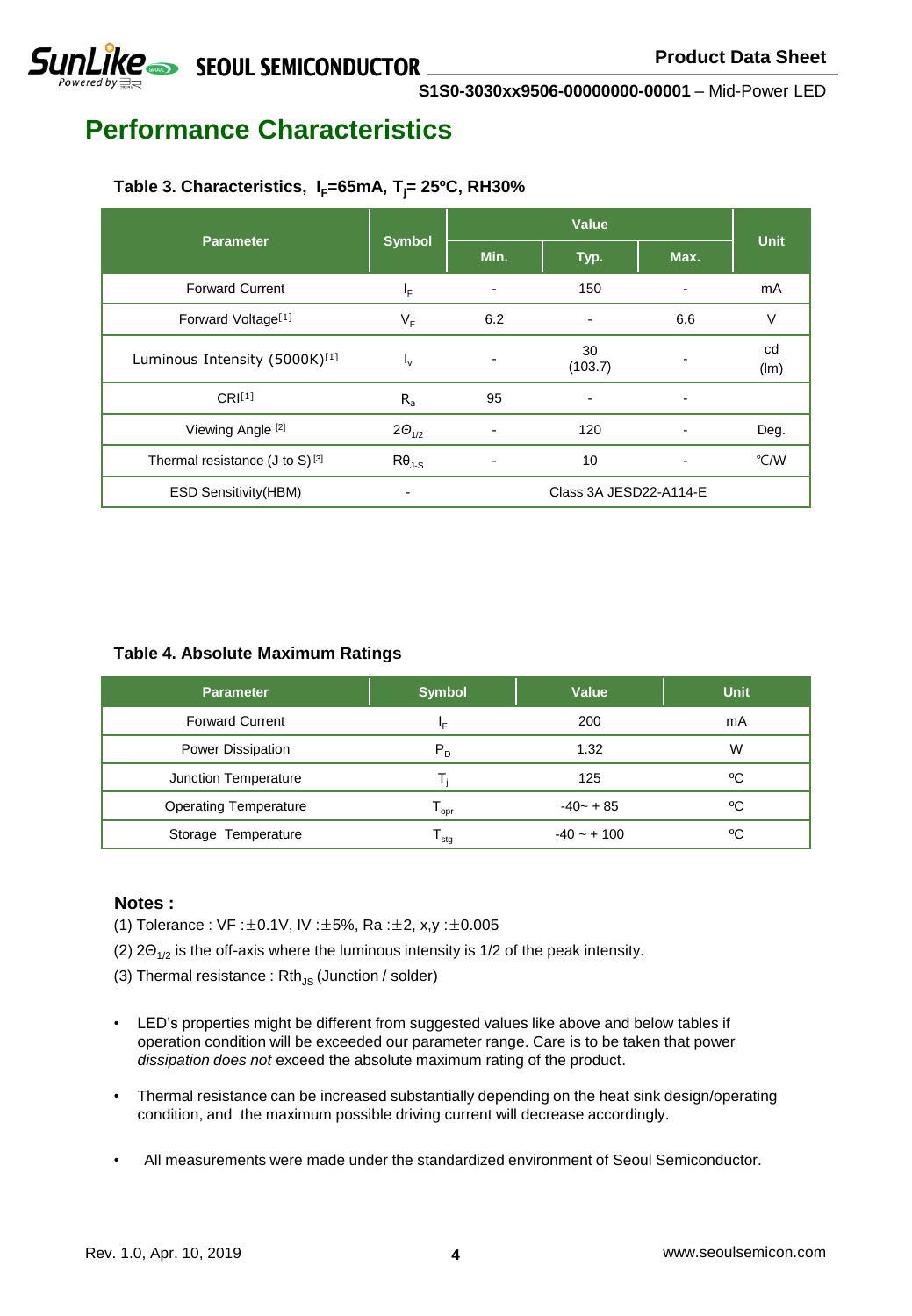

## **Characteristics Graph**

**Fig 1. Color Spectrum, T<sup>j</sup> = 25ºC**



**Fig 2. Radiant Pattern, T<sup>j</sup> = 25ºC**

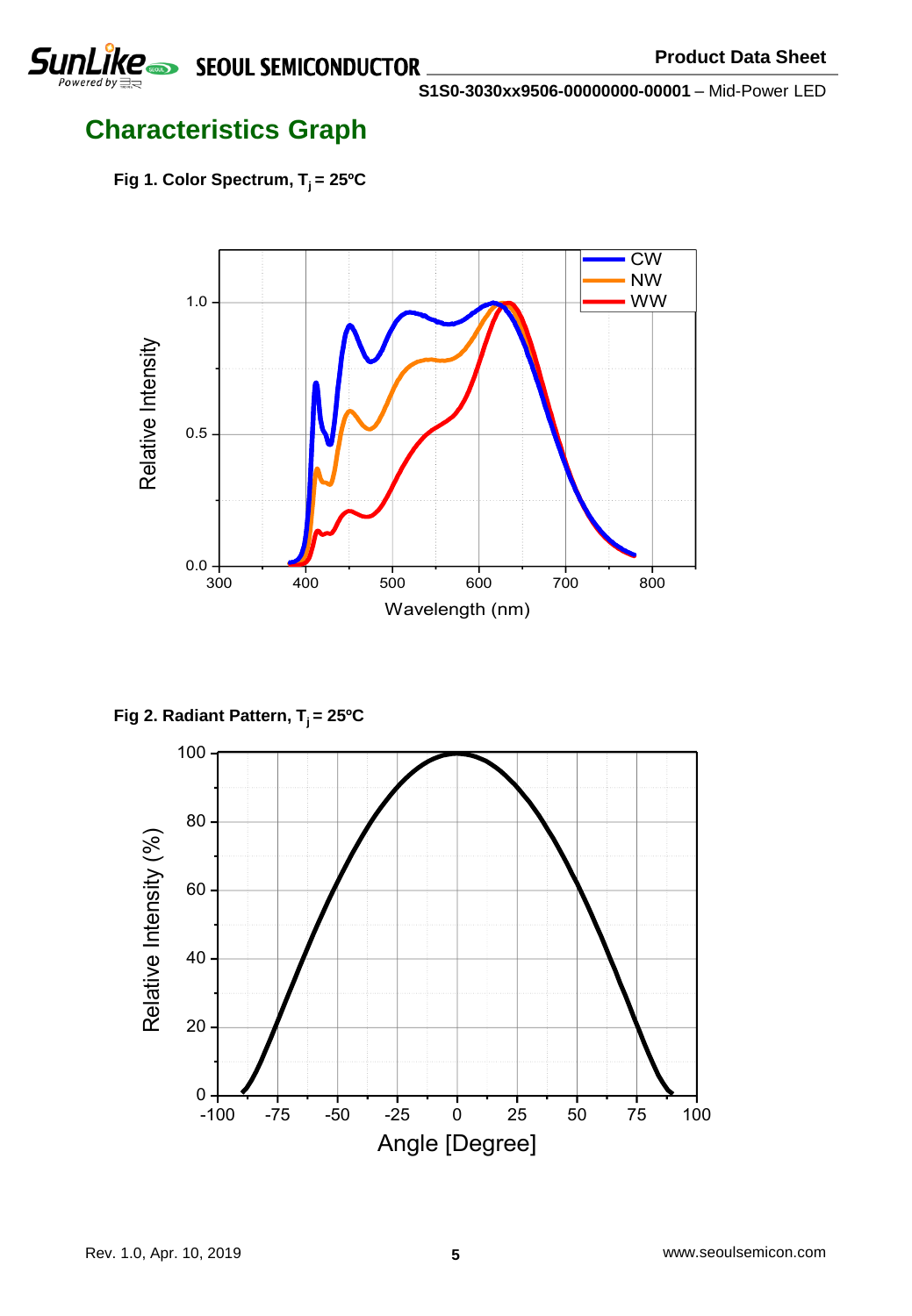

## **Characteristics Graph**



**Fig 3. Forward Voltage vs. Forward Current, T<sup>j</sup> = 25ºC**



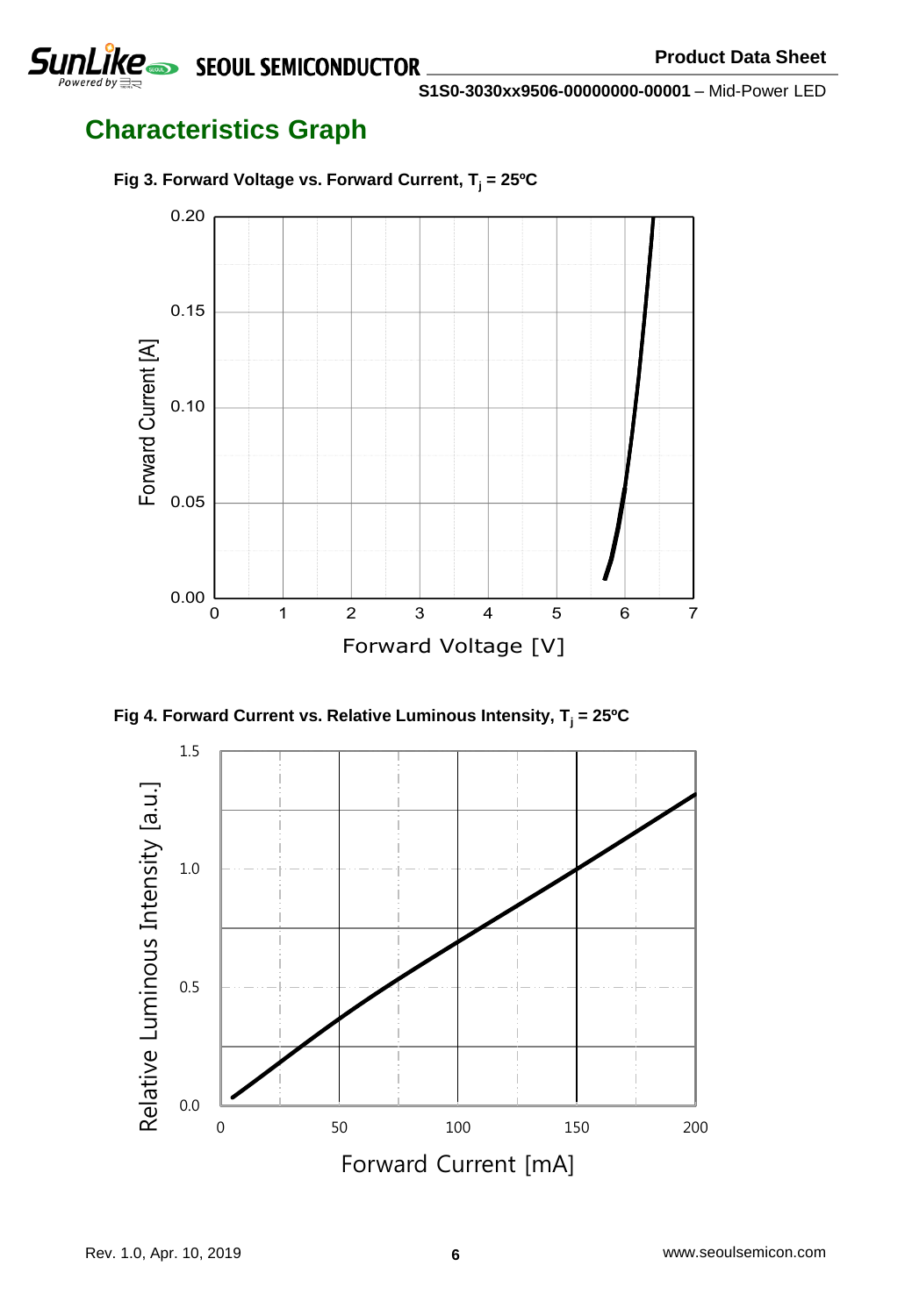



# **Characteristics Graph**

**Fig 5. Forward Current vs. CIE X, Y Shift, T<sup>j</sup> = 25ºC**

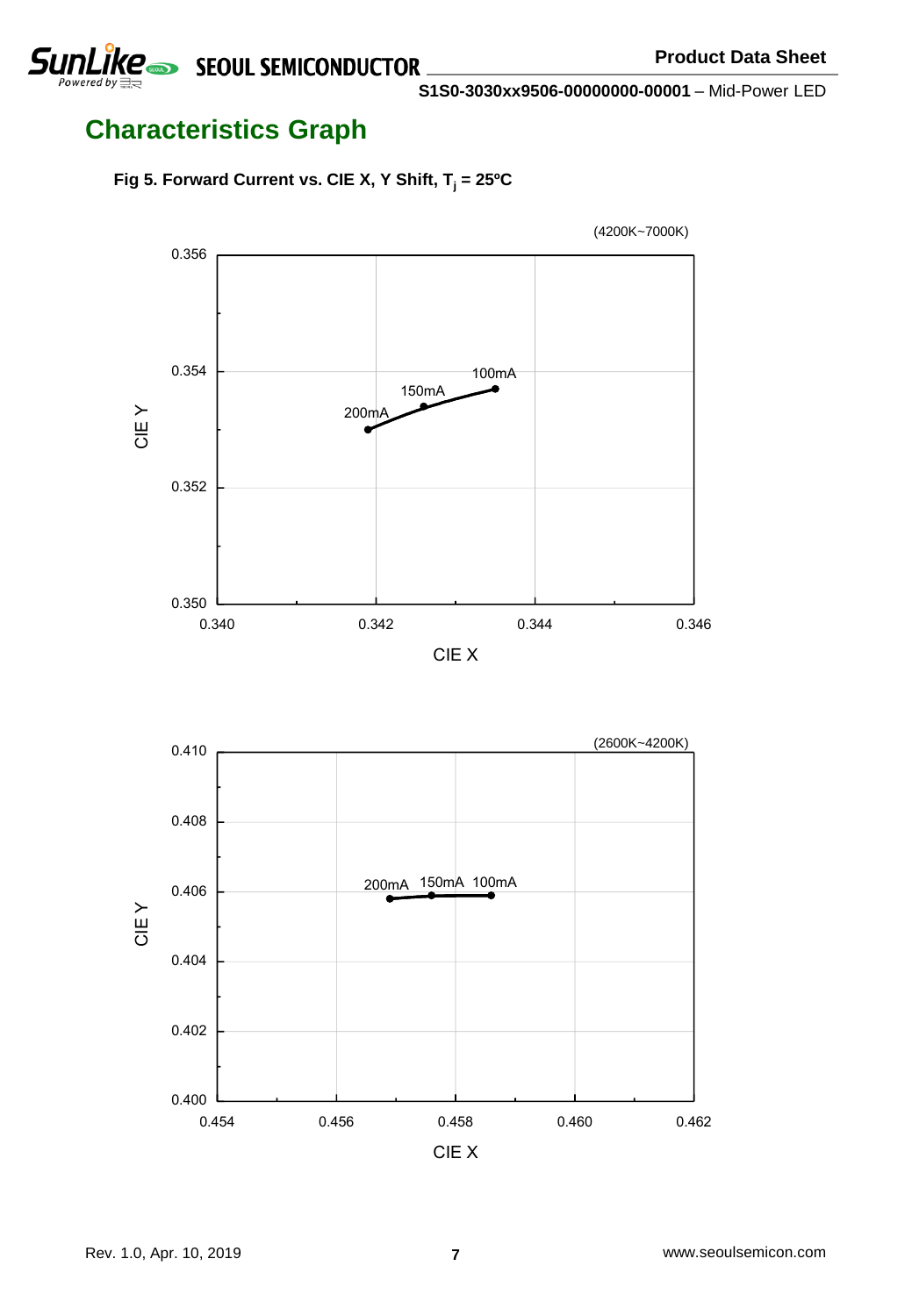

## **Characteristics Graph**



**Fig 6. Junction Temperature vs. Relative Luminous Intensity, I<sub>F</sub>=150mA** 

**Fig 7. Junction Temperature vs. Relative Forward Voltage, I<sub>F</sub>=150mA** 

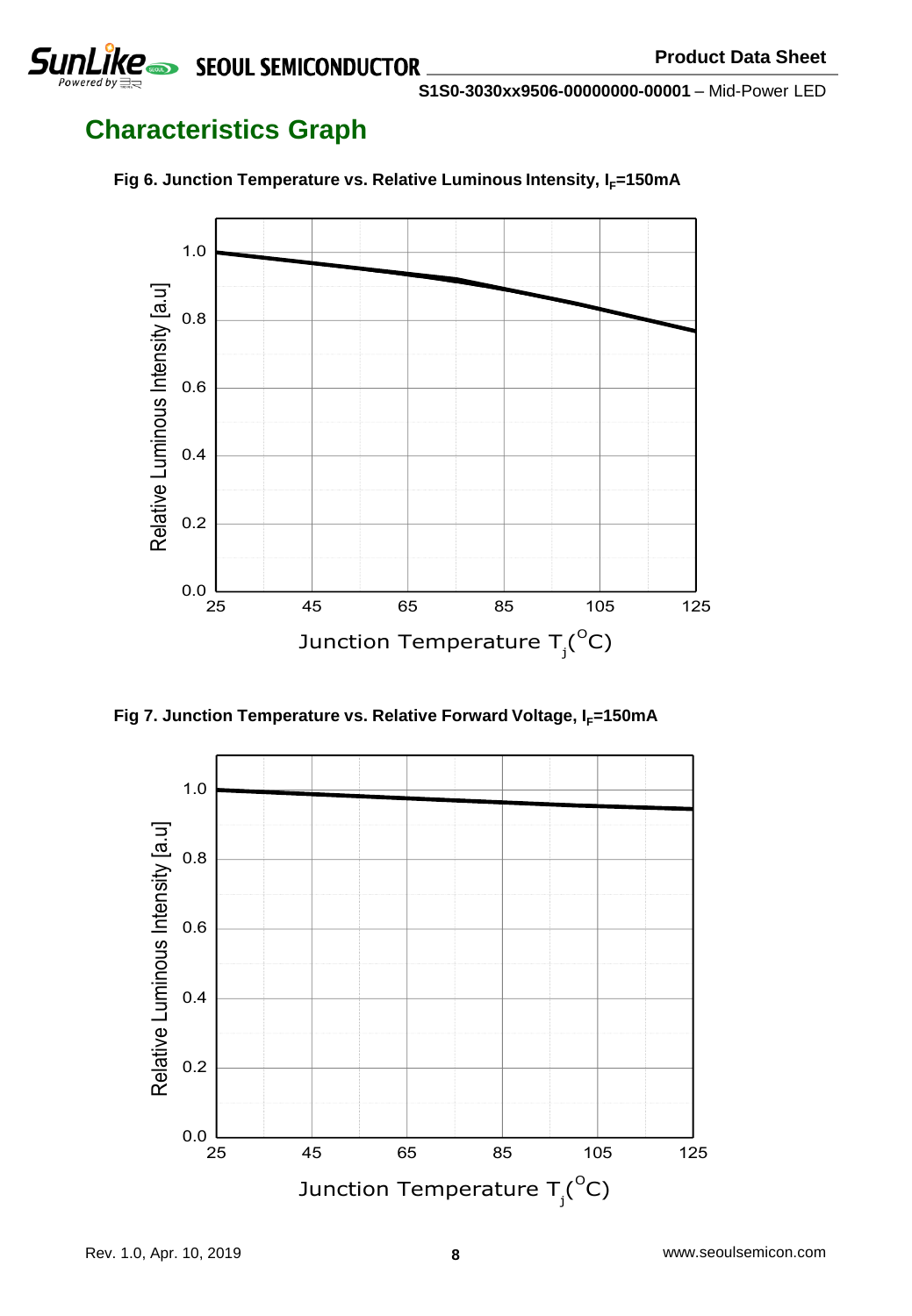SEOUL SEMICONDUCTOR

**S1S0-3030xx9506-00000000-00001** – Mid-Power LED

# **Characteristics Graph**

SunLïke





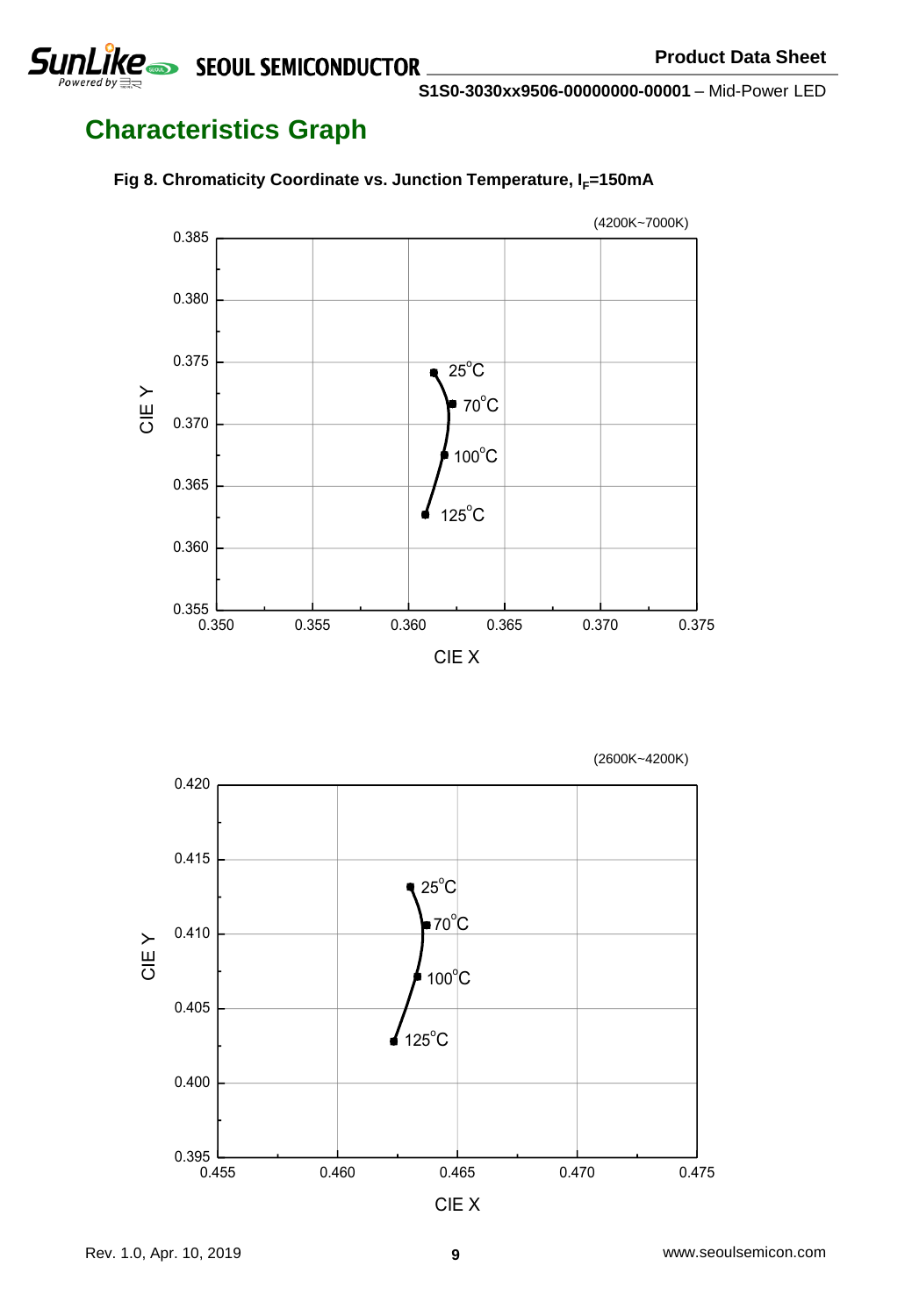



## **Characteristics Graph**

**SunLike** 



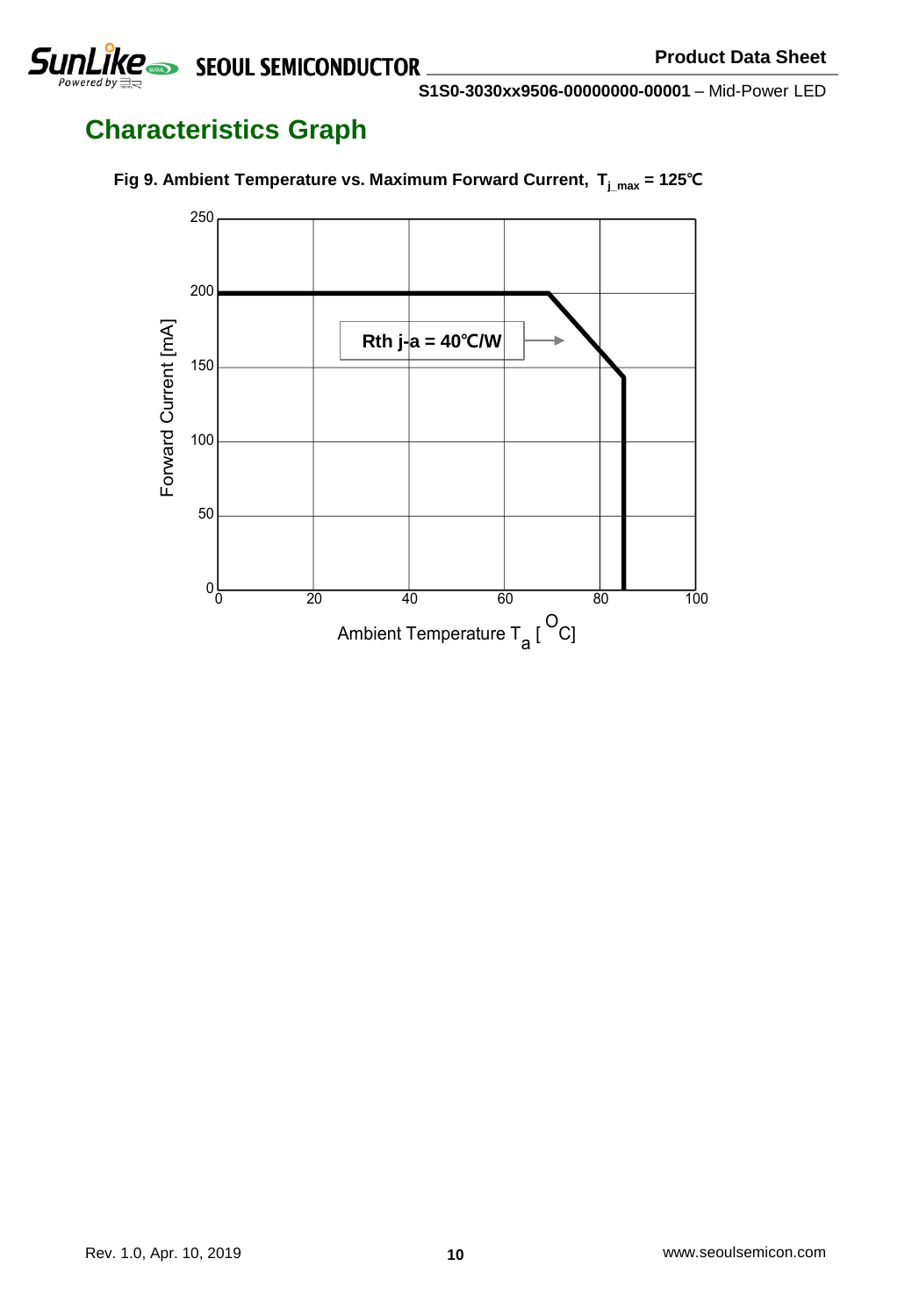## **Color Bin Structure**

### **Table 5. Bin Code description, Tj=25**℃**, IF=65mA**

| <b>Part Number</b>                                               | Luminous Flux (Im) @5000K |       |       | <b>Color Chromaticity</b> | <b>Typical Forward Voltage (V)</b> |      |      |  |
|------------------------------------------------------------------|---------------------------|-------|-------|---------------------------|------------------------------------|------|------|--|
|                                                                  | <b>Bin</b><br>Code        | Min.  | Max.  | Coordinate                | <b>Bin</b><br>Code                 | Min. | Max. |  |
| S <sub>1</sub> S <sub>0</sub> -<br>3030xx9506-<br>00000000-00001 | K <sub>28</sub>           | 90.7  | 97.2  |                           | Z62                                | 6.2  | 6.4  |  |
|                                                                  | L30                       | 97.2  | 103.7 |                           | Z64                                | 6.4  | 6.6  |  |
|                                                                  | L32                       | 103.7 | 110.2 |                           |                                    |      |      |  |

### Table 6. Intensity rank distribution **Available ranks** Available ranks

| <b>CCT</b>     | <b>CIE</b> |                 |            | <b>IV Rank</b>  |     |
|----------------|------------|-----------------|------------|-----------------|-----|
| $6000 - 7000K$ | A          | K <sub>26</sub> | <b>K28</b> | L30             | L32 |
| $5300 - 6000K$ | B          | K <sub>26</sub> | <b>K28</b> | L30             | L32 |
| $4700 - 5300K$ | C          | K26             | <b>K28</b> | L30             | L32 |
| $3700 - 4200K$ | E          | <b>K26</b>      | <b>K28</b> | L30             | L32 |
| $2900 - 3200K$ | G          | <b>K26</b>      | <b>K28</b> | L30             | L32 |
| $2600 - 2900K$ | H          | <b>K26</b>      | <b>K28</b> | L <sub>30</sub> | L32 |

\*Notes :

All measurements were made under the standardized environment of Seoul Semiconductor. In order to ensure availability, single color rank will not be orderable.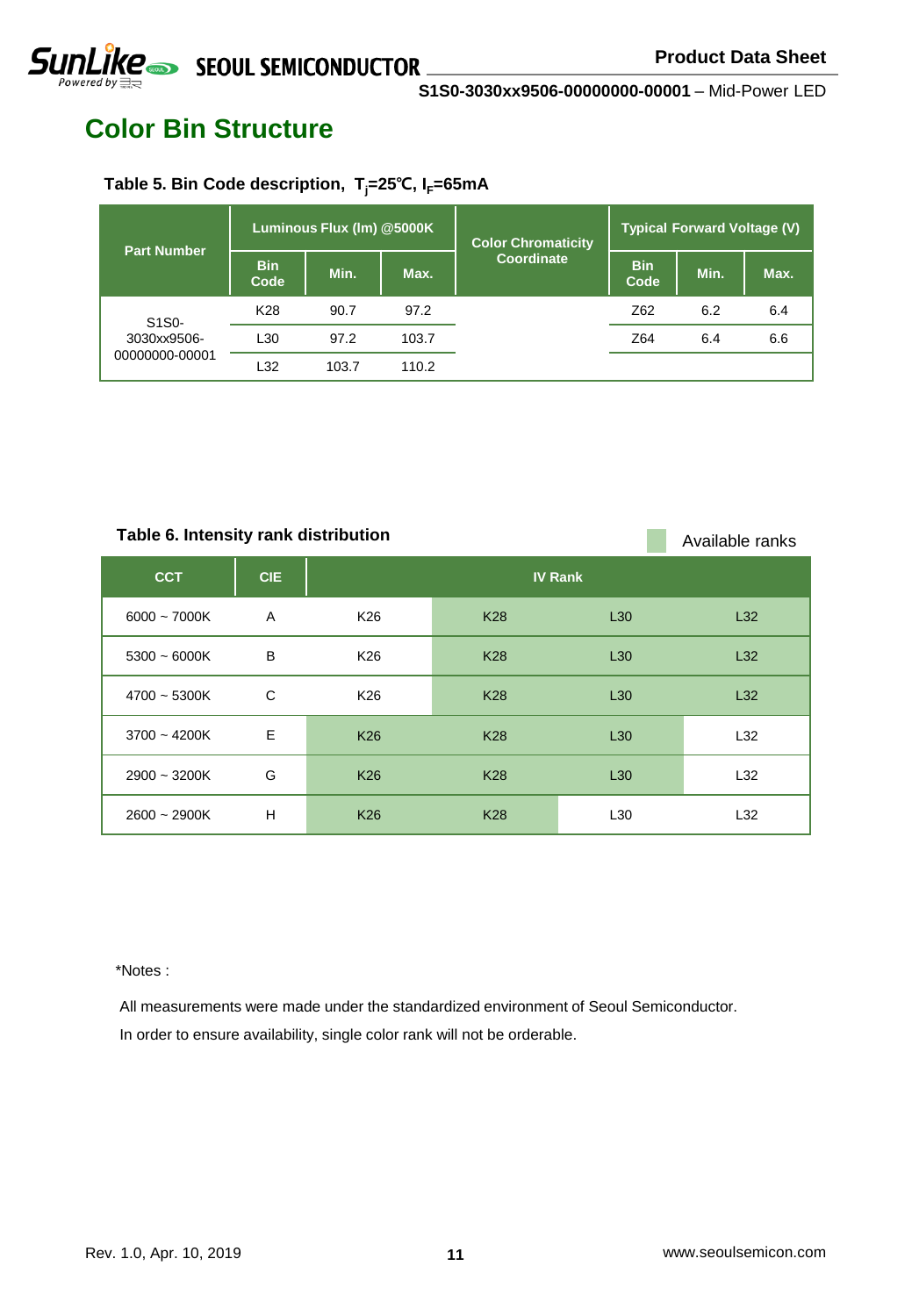

### **Color Bin Structure**

**CIE Chromaticity Diagram (Cool white), Tj=25**℃**, IF=150mA**



| 6500K 4Step                      |               |                                  | 5700K 4Step                 | 5000K 4Step                      |               |  |
|----------------------------------|---------------|----------------------------------|-----------------------------|----------------------------------|---------------|--|
| 4A                               |               |                                  | 4B                          | 4C                               |               |  |
| Center point                     | 0.3123:0.3282 |                                  | Center point 0.3287: 0.3417 | Center point                     | 0.3447:0.3553 |  |
| Major Axis a                     | 0.0088        | Major Axis a                     | 0.0095                      | Major Axis a                     | 0.0108        |  |
| Minor Axis b                     | 0.0036        | Minor Axis b                     | 0.0040                      | Minor Axis b                     | 0.0047        |  |
| Ellipse<br><b>Rotation Angle</b> | 58            | Ellipse<br><b>Rotation Angle</b> | 59                          | Ellipse<br><b>Rotation Angle</b> | 60            |  |

| AA        |           |        | AB     |        | <b>AC</b> |           | <b>AD</b> |
|-----------|-----------|--------|--------|--------|-----------|-----------|-----------|
| CIE X     | CIE Y     | CIE X  | CIE Y  | CIE X  | CIE Y     | CIE X     | CIE Y     |
| 0.3028    | 0.3304    | 0.3115 | 0.3393 | 0.3131 | 0.329     | 0.3048    | 0.3209    |
| 0.3048    | 0.3209    | 0.3131 | 0.329  | 0.3146 | 0.3187    | 0.3068    | 0.3113    |
| 0.3131    | 0.329     | 0.3213 | 0.3371 | 0.3221 | 0.3261    | 0.3146    | 0.3187    |
| 0.3115    | 0.3393    | 0.3205 | 0.3481 | 0.3213 | 0.3371    | 0.3131    | 0.329     |
| <b>BA</b> |           |        | BB     |        | ВC        | <b>BD</b> |           |
| CIE X     | CIE Y     | CIE X  | CIE Y  | CIE X  | CIE Y     | CIE X     | CIE Y     |
| 0.3207    | 0.3462    | 0.3292 | 0.3539 | 0.3293 | 0.3423    | 0.3215    | 0.3353    |
| 0.3215    | 0.3353    | 0.3293 | 0.3423 | 0.3294 | 0.3306    | 0.3222    | 0.3243    |
| 0.3293    | 0.3423    | 0.3371 | 0.3493 | 0.3366 | 0.3369    | 0.3294    | 0.3306    |
| 0.3292    | 0.3539    | 0.3376 | 0.3616 | 0.3371 | 0.3493    | 0.3293    | 0.3423    |
|           | <b>CA</b> |        | CВ     |        | CC.       | <b>CD</b> |           |
| CIE X     | CIE Y     | CIE X  | CIE Y  | CIE X  | CIE Y     | CIE X     | CIE Y     |
| 0.3376    | 0.3616    | 0.3463 | 0.3687 | 0.3452 | 0.3558    | 0.3371    | 0.3493    |
| 0.3371    | 0.3493    | 0.3452 | 0.3558 | 0.344  | 0.3428    | 0.3366    | 0.3369    |
| 0.3452    | 0.3558    | 0.3533 | 0.3624 | 0.3514 | 0.3487    | 0.344     | 0.3428    |
| 0.3463    | 0.3687    | 0.3551 | 0.376  | 0.3533 | 0.3624    | 0.3452    | 0.3558    |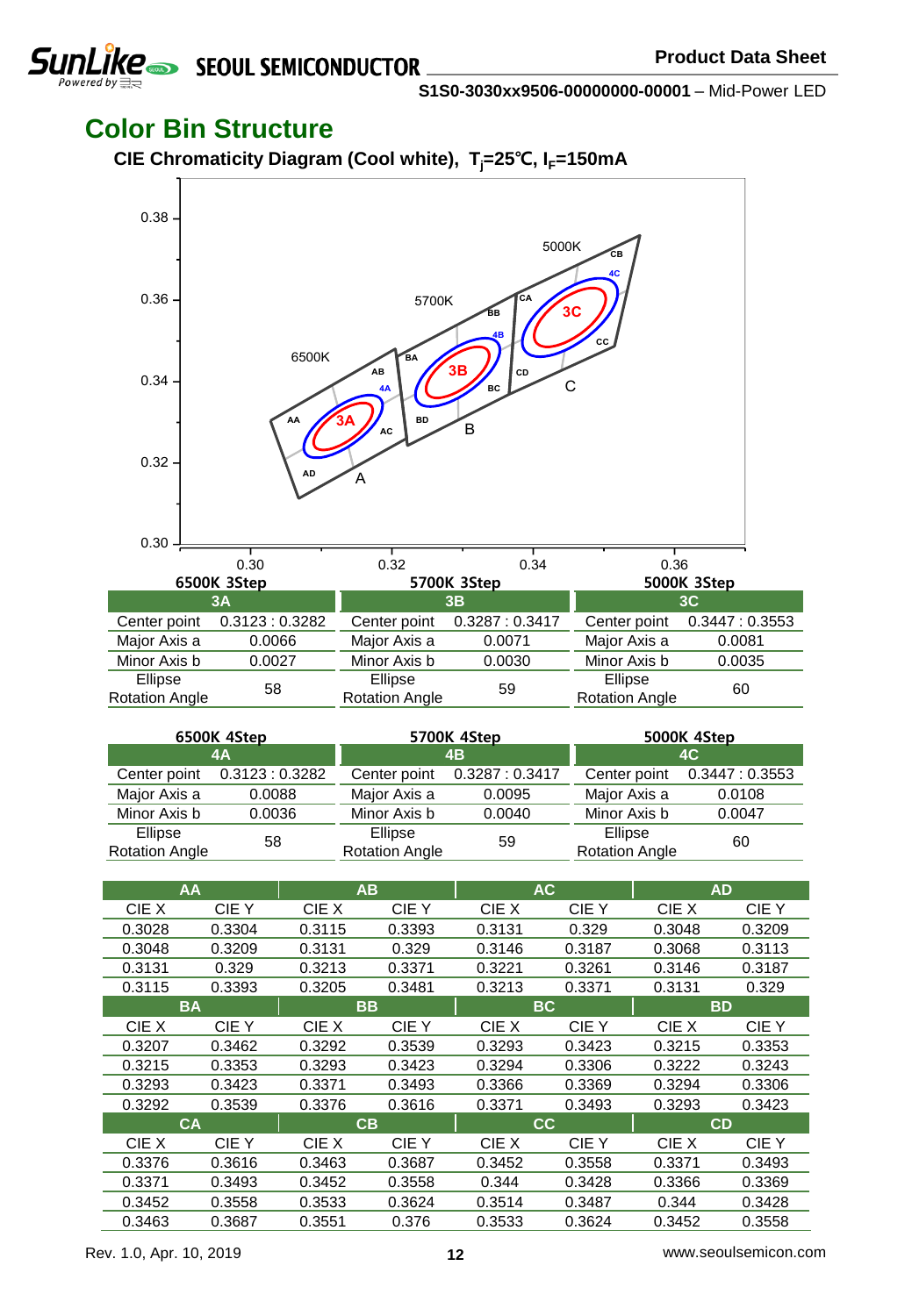

### **Color Bin Structure**

**CIE Chromaticity Diagram (Cool white), Tj=25**℃**, IF=150mA**



| 4000K 3Step           |               |  |  |  |  |  |
|-----------------------|---------------|--|--|--|--|--|
| 3E                    |               |  |  |  |  |  |
| Center point          | 0.3818:0.3797 |  |  |  |  |  |
| Major Axis a          | 0.0094        |  |  |  |  |  |
| Minor Axis b          | 0.0040        |  |  |  |  |  |
| Ellipse               | 53            |  |  |  |  |  |
| <b>Rotation Angle</b> |               |  |  |  |  |  |

| 4000K 4Step           |               |  |  |  |  |  |
|-----------------------|---------------|--|--|--|--|--|
| 4E                    |               |  |  |  |  |  |
| Center point          | 0.3818:0.3797 |  |  |  |  |  |
| Major Axis a          | 0.0125        |  |  |  |  |  |
| Minor Axis b          | 0.0053        |  |  |  |  |  |
| Ellipse               | 53            |  |  |  |  |  |
| <b>Rotation Angle</b> |               |  |  |  |  |  |

| EA     |        | <b>EB</b> |        | EC     |        |        | ED     |
|--------|--------|-----------|--------|--------|--------|--------|--------|
| CIE X  | CIE Y  | CIE X     | CIE Y  | CIE X  | CIE Y  | CIE X  | CIE Y  |
| 0.3736 | 0.3874 | 0.3871    | 0.3959 | 0.3828 | 0.3803 | 0.3703 | 0.3726 |
| 0.3703 | 0.3726 | 0.3828    | 0.3803 | 0.3784 | 0.3647 | 0.367  | 0.3578 |
| 0.3828 | 0.3803 | 0.3952    | 0.388  | 0.3898 | 0.3716 | 0.3784 | 0.3647 |
| 0.3871 | 0.3959 | 0.4006    | 0.4044 | 0.3952 | 0.388  | 0.3828 | 0.3803 |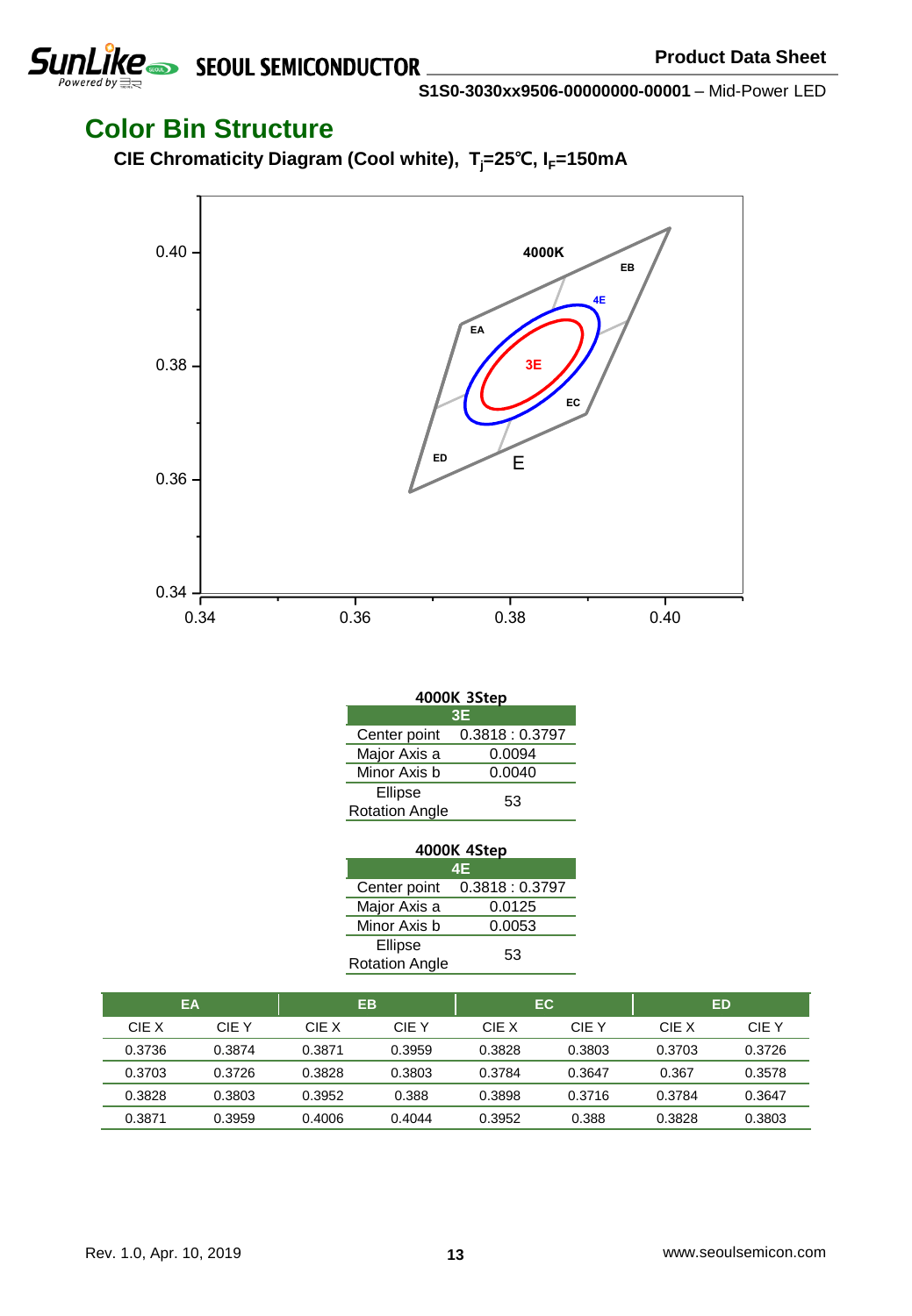

### **Color Bin Structure**

**CIE Chromaticity Diagram (Cool white), Tj=25**℃**, IF=150mA**



|                                  | 3000K 3Step                  | 2700K 3Step                      |                              |  |
|----------------------------------|------------------------------|----------------------------------|------------------------------|--|
| 3 Step                           |                              | 3 Step                           |                              |  |
|                                  | Center point 0.4338 : 0.4030 |                                  | Center point 0.4578 : 0.4101 |  |
| Major Axis a                     | 0.0085                       | Major Axis a                     | 0.0079                       |  |
| Minor Axis b                     | 0.0041                       | Minor Axis b                     | 0.0041                       |  |
| Ellipse<br><b>Rotation Angle</b> | 53                           | Ellipse<br><b>Rotation Angle</b> | 54                           |  |

|                       | 3000K 4Step                  | 2700K 4Step           |                              |  |
|-----------------------|------------------------------|-----------------------|------------------------------|--|
| 4 Step                |                              | 4 Step                |                              |  |
|                       | Center point 0.4338 : 0.4030 |                       | Center point 0.4578 : 0.4101 |  |
| Major Axis a          | 0.0113                       | Major Axis a          | 0.0105                       |  |
| Minor Axis b          | 0.0055                       | Minor Axis b          | 0.0055                       |  |
| Ellipse               | 53                           | Ellipse               | 54                           |  |
| <b>Rotation Angle</b> |                              | <b>Rotation Angle</b> |                              |  |

|        | <b>GA</b> |        | GB        | <b>GC</b> |        | <b>GD</b> |        |
|--------|-----------|--------|-----------|-----------|--------|-----------|--------|
| CIE X  | CIE Y     | CIE X  | CIE Y     | CIE X     | CIE Y  | CIE X     | CIE Y  |
| 0.4299 | 0.4165    | 0.443  | 0.4212    | 0.4345    | 0.4033 | 0.4223    | 0.399  |
| 0.4223 | 0.399     | 0.4345 | 0.4033    | 0.4259    | 0.3853 | 0.4147    | 0.3814 |
| 0.4345 | 0.4033    | 0.4468 | 0.4077    | 0.4373    | 0.3893 | 0.4259    | 0.3853 |
| 0.443  | 0.4212    | 0.4562 | 0.426     | 0.4468    | 0.4077 | 0.4345    | 0.4033 |
|        |           |        |           |           |        |           |        |
|        | <b>HA</b> |        | <b>HB</b> | <b>HC</b> |        | <b>HD</b> |        |
| CIE X  | CIE Y     | CIE X  | CIE Y     | CIE X     | CIE Y  | CIE X     | CIE Y  |
| 0.4562 | 0.426     | 0.4687 | 0.4289    | 0.4585    | 0.4104 | 0.4468    | 0.4077 |
| 0.4468 | 0.4077    | 0.4585 | 0.4104    | 0.4483    | 0.3919 | 0.4373    | 0.3893 |
| 0.4585 | 0.4104    | 0.4703 | 0.4132    | 0.4593    | 0.3944 | 0.4483    | 0.3919 |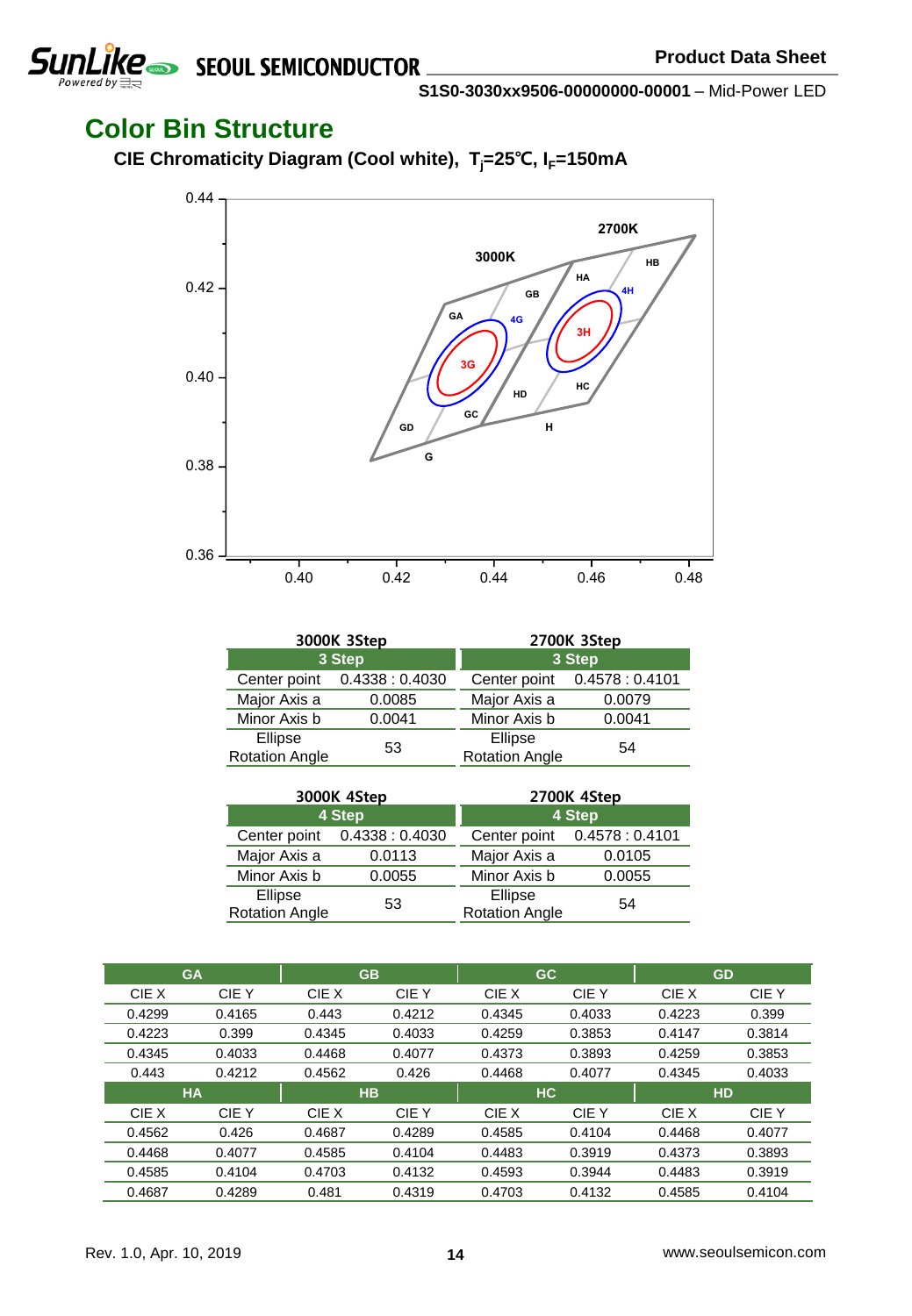

## **Mechanical Dimensions**



### **Side View**



- (1) All dimensions are in millimeters.
- (2) Scale : none
- (3) Undefined tolerance is  $\pm$ 0.2mm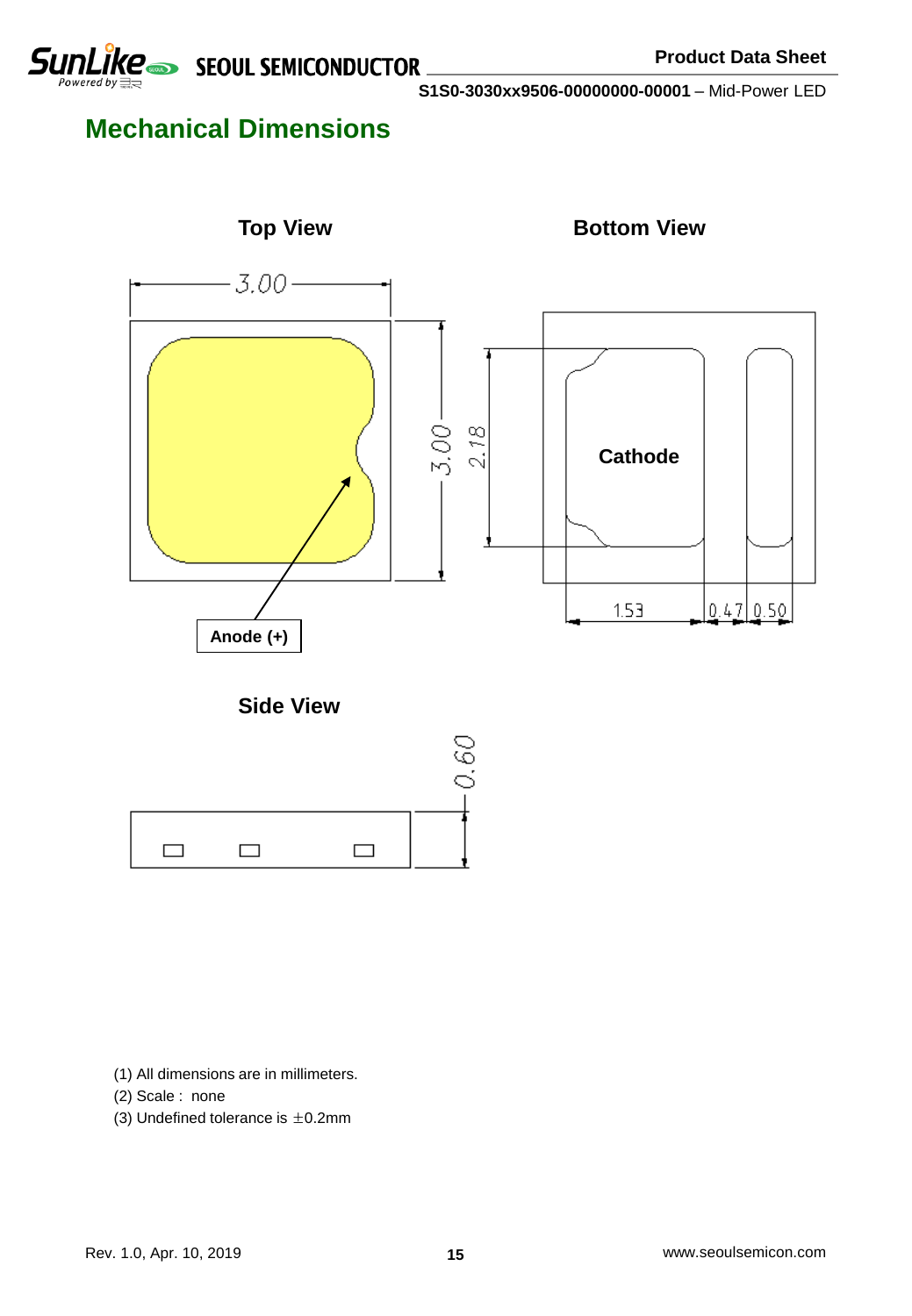## **Recommended Solder Pad**



### **Notes :**

- (1) All dimensions are in millimeters.
- (2) Scale : none
- (3) This drawing without tolerances are for reference only
- (4) Undefined tolerance is  $\pm 0.1$ mm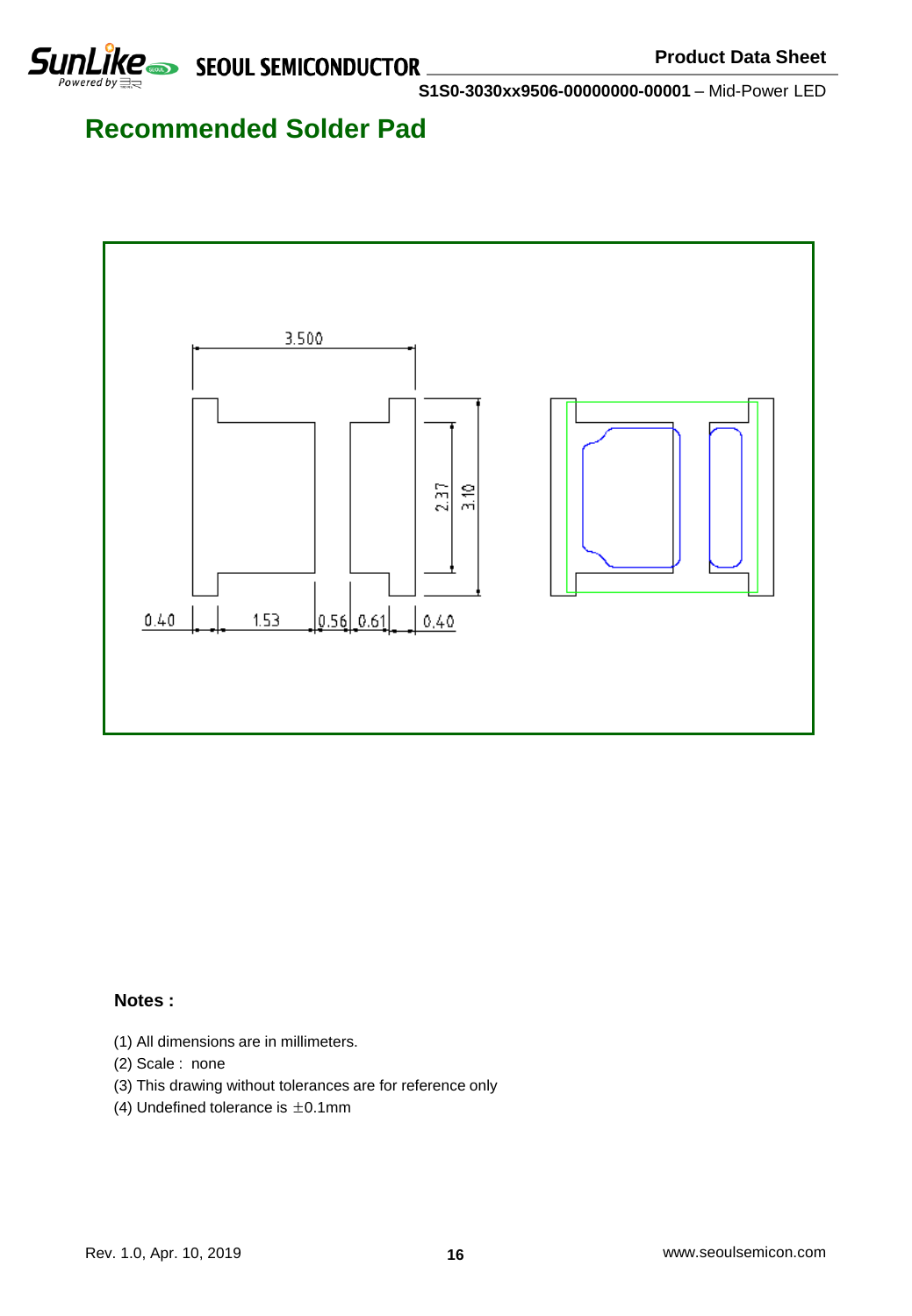

## **Reflow Soldering Characteristics**



### **Table 7.**

| <b>Profile Feature</b>                                                                            | <b>Sn-Pb Eutectic Assembly</b>     | <b>Pb-Free Assembly</b>            |
|---------------------------------------------------------------------------------------------------|------------------------------------|------------------------------------|
| Average ramp-up rate (Tsmax to Tp)                                                                | 3° C/second max.                   | 3° C/second max.                   |
| Preheat<br>- Temperature Min (Tsmin)<br>- Temperature Max (Tsmax)<br>- Time (Tsmin to Tsmax) (ts) | 100 °C<br>150 °C<br>60-120 seconds | 150 °C<br>200 °C<br>60-180 seconds |
| Time maintained above:<br>- Temperature (TL)<br>- Time $(tL)$                                     | 183 °C<br>60-150 seconds           | 217 $\degree$ C<br>60-150 seconds  |
| Peak Temperature (Tp)                                                                             | $215^{\circ}$ C                    | $260^{\circ}$ C                    |
| Time within 5°C of actual Peak<br>Temperature (tp)2                                               | 10-30 seconds                      | 20-40 seconds                      |
| Ramp-down Rate                                                                                    | 6 °C/second max.                   | 6 °C/second max.                   |
| Time 25°C to Peak Temperature                                                                     | 6 minutes max.                     | 8 minutes max.                     |

### **Caution**

- (1) Reflow soldering is recommended not to be done more than two times. In the case of more than 24 hours passed soldering after first, LEDs will be damaged.
- (2) Repairs should not be done after the LEDs have been soldered. When repair is unavoidable, suitable tools must be used.
- (3) Die slug is to be soldered.
- (4) When soldering, do not put stress on the LEDs during heating.
- (5) After soldering, do not warp the circuit board.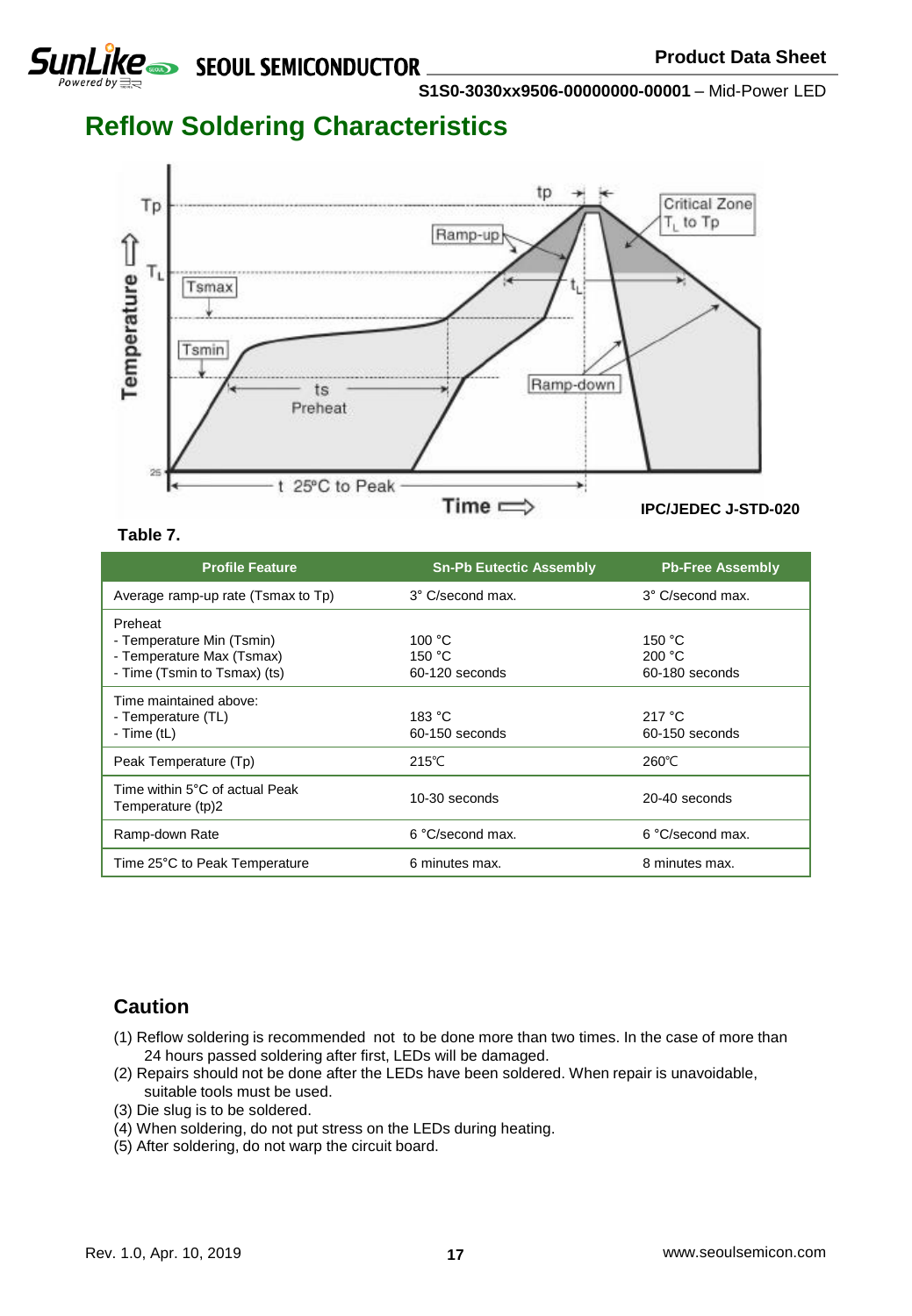

SEOUL SEMICONDUCTOR

**S1S0-3030xx9506-00000000-00001** – Mid-Power LED

## **Emitter Tape & Reel Packing**









- (1) Quantity : 4,500pcs/Reel
- (2) Cumulative Tolerance : Cumulative Tolerance/10 pitches to be ±0.2mm
- (3) Adhesion Strength of Cover Tape
- Adhesion strength to be 0.1-0.7N when the cover tape is turned off from the carrier tape at the angle of 10˚ to the carrier tape.
- (4) Package : P/N, Manufacturing data Code No. and Quantity to be indicated on a damp proof Package.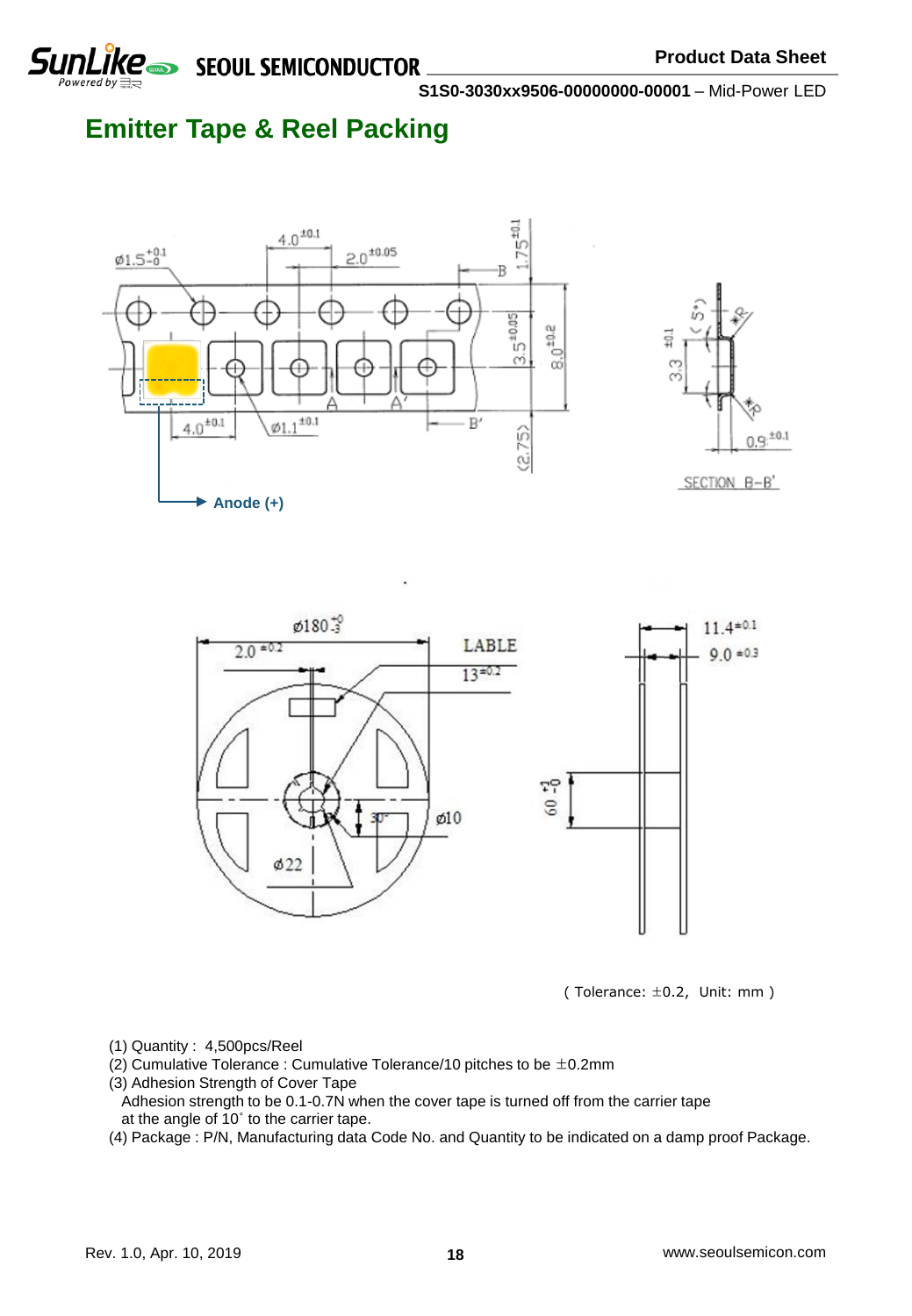

## **Emitter Tape & Reel Packing**

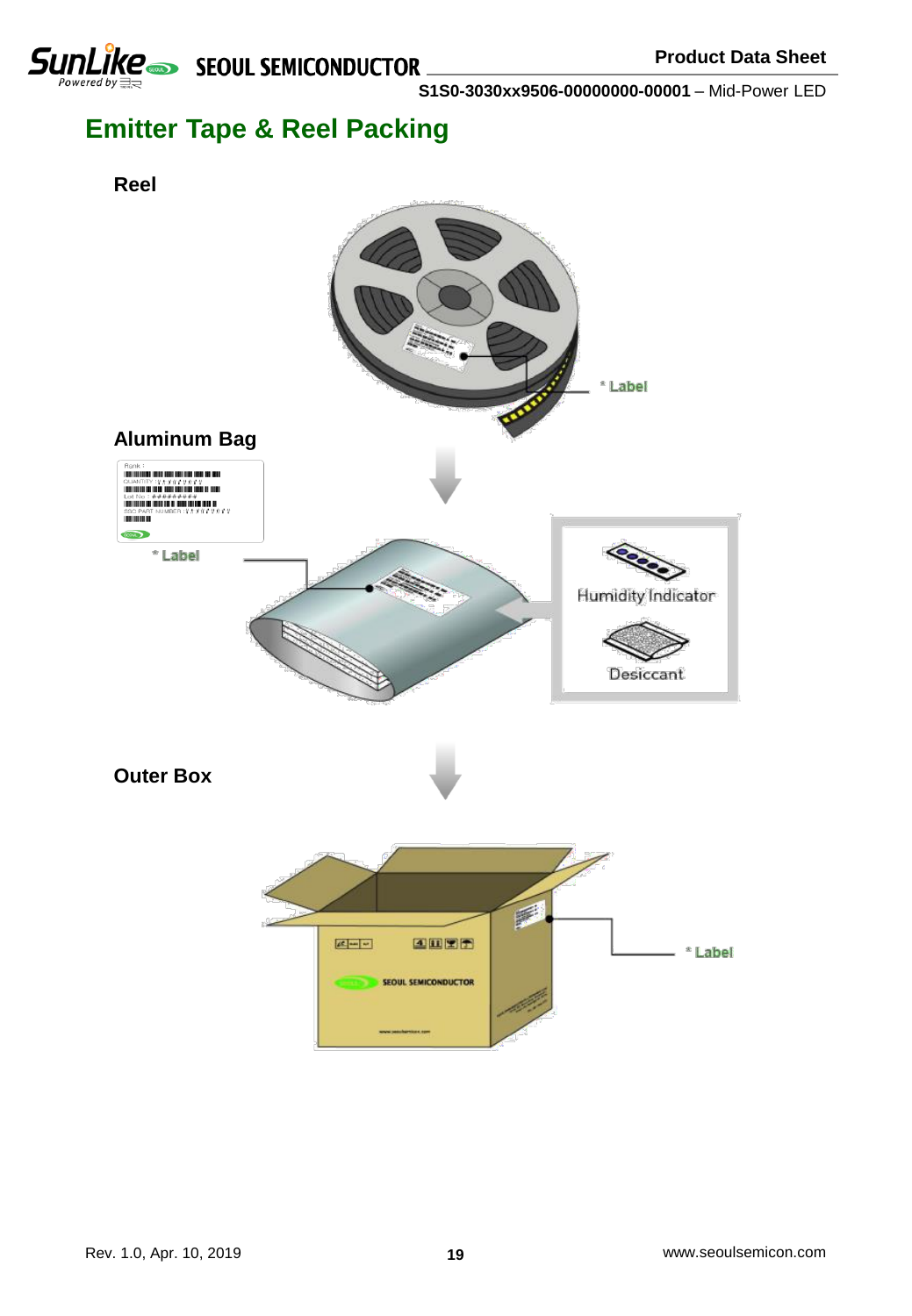# **SUNLIKE** SEQUL SEMICONDUCTOR

**S1S0-3030xx9506-00000000-00001** – Mid-Power LED

## **Product Nomenclature**

| <b>Part Number Code</b>          | <b>Description</b>                | <b>Part Number</b> | Value               |
|----------------------------------|-----------------------------------|--------------------|---------------------|
| $X_1$                            | Company                           | S                  | Seoul Semiconductor |
| $X_{2}$                          | Level of Integration              | 1                  | Discrete LED        |
| $X_3X_4$                         | Technology                        | S <sub>0</sub>     | Sunlike             |
|                                  |                                   |                    |                     |
| $X_5X_6X_7X_8$                   | Dimension                         | 3030               |                     |
| $X_9X_{10}$                      | <b>CCT</b>                        | XX                 |                     |
| $X_{11}X_{12}$                   | <b>CRI</b>                        | 95                 |                     |
| $X_{13}X_{14}$                   | Vf                                | 06                 |                     |
|                                  |                                   |                    |                     |
| $X_{15}X_{16}X_{17}$             | Characteristic code<br>Flux Rank  | 000                |                     |
| $X_{18}X_{19}X_{20}$             | Characteristic code<br>Vf Rank    | 000                |                     |
| $X_{21}X_{22}$                   | Characteristic code<br>Color Step | 00                 |                     |
|                                  |                                   |                    |                     |
| $\mathsf{X}_{23}\mathsf{X}_{24}$ | Type                              | 00                 |                     |
| $X_{25}X_{26}X_{27}$             | Internal code                     | 001                |                     |

### **Table 8. Part Numbering System : X1X2X3X4X5X6X7X<sup>8</sup> -X9X<sup>10</sup>**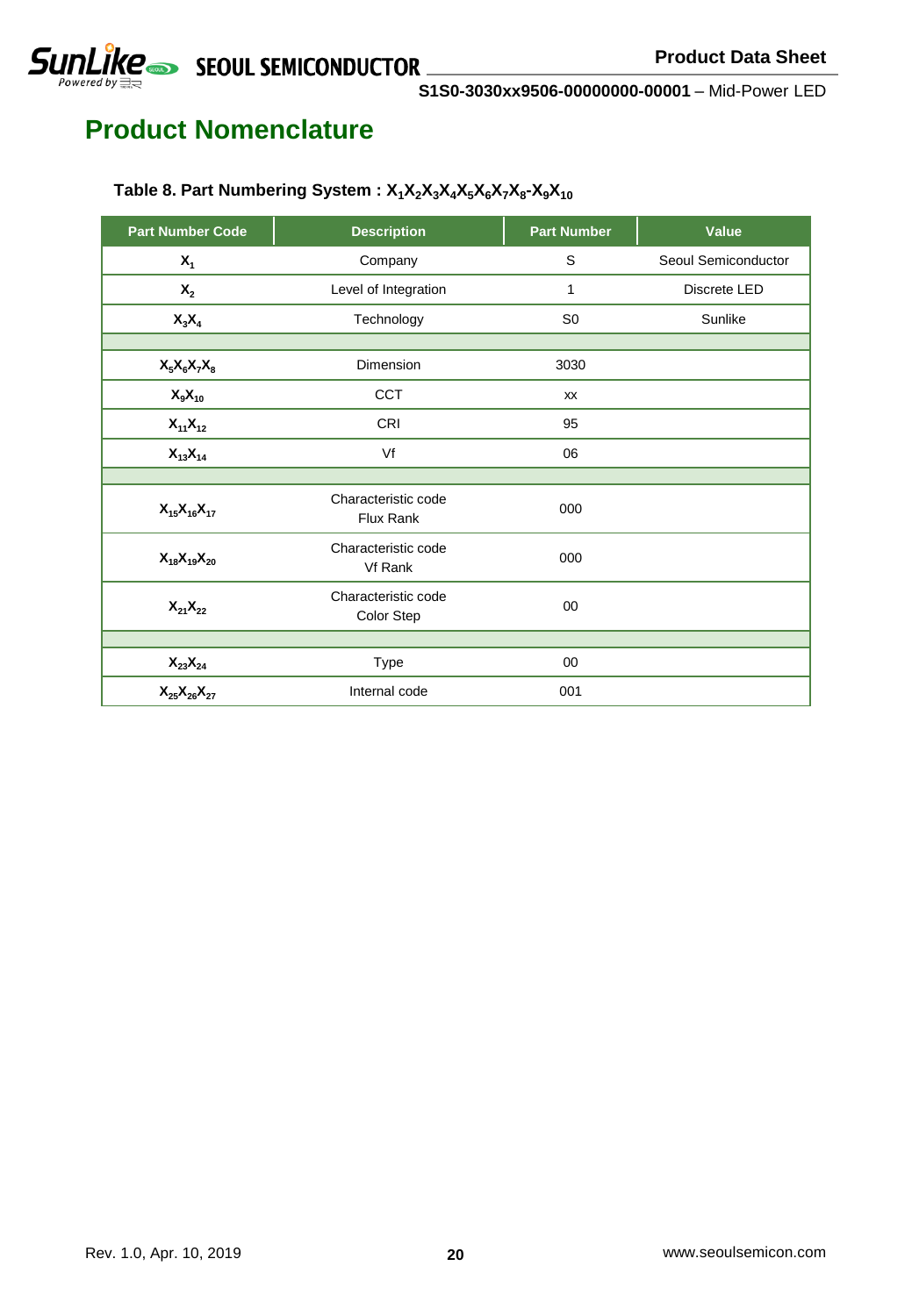

## **Handling of Silicone Resin for LEDs**

(1) During processing, mechanical stress on the surface should be minimized as much as possible. Sharp objects of all types should not be used to pierce the sealing compound.



(2) In general, LEDs should only be handled from the side. By the way, this also applies to LEDs without a silicone sealant, since the surface can also become scratched.



(3) When populating boards in SMT production, there are basically no restrictions regarding the form of the pick and place nozzle, except that mechanical pressure on the surface of the resin must be prevented. This is assured by choosing a pick and place nozzle which is larger than the LED's reflector area.

(4) Silicone differs from materials conventionally used for the manufacturing of LEDs. These conditions must be considered during the handling of such devices. Compared to standard encapsulants, silicone is generally softer, and the surface is more likely to attract dust.

As mentioned previously, the increased sensitivity to dust requires special care during processing. In cases where a minimal level of dirt and dust particles cannot be guaranteed, a suitable cleaning solution must be applied to the surface after the soldering of components.

(5) SSC suggests using isopropyl alcohol for cleaning. In case other solvents are used, it must be assured that these solvents do not dissolve the package or resin. Ultrasonic cleaning is not recommended. Ultrasonic cleaning may cause damage to the LED.

(6) Please do not mold this product into another resin (epoxy, urethane, etc) and do not handle this. product with acid or sulfur material in sealed space.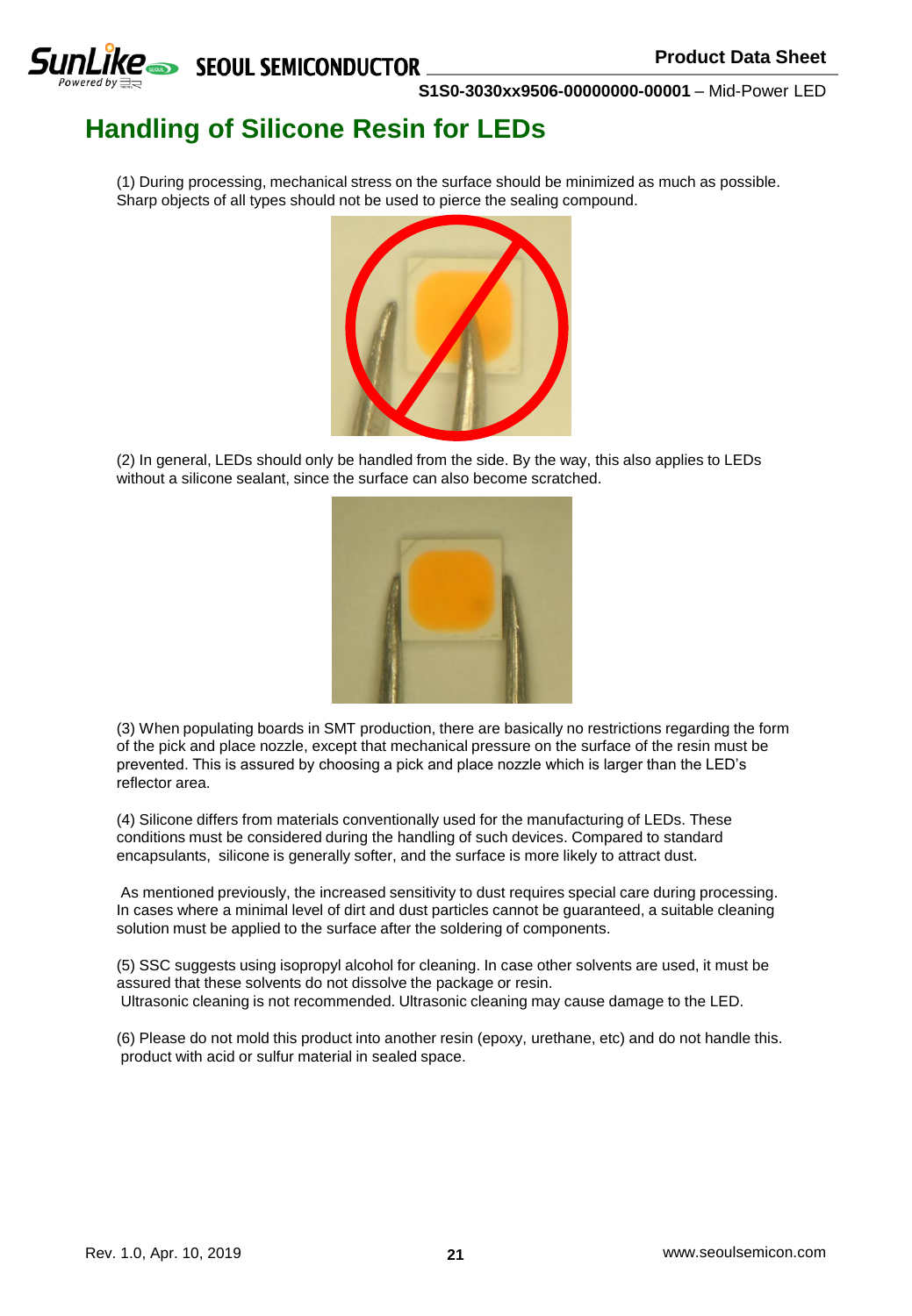# **Precaution for Use**

(1) Storage

To avoid the moisture penetration, we recommend store in a dry box with a desiccant. The recommended storage temperature range is 5℃ to 30℃ and a maximum humidity of RH50%.

(2) Use Precaution after Opening the Packaging

Use SMT techniques properly when you solder the LED as separation of the lens may affect the light output efficiency.

- Pay attention to the following:
- a. Recommend conditions after opening the package -Sealing / Temperature : 5 ~ 40℃Humidity : less than RH30%
- b. If the package has been opened more than 4 week(MSL\_2a) or the color of the desiccant changes, components should be dried for 10-12hr at 60±5℃
- (3) Do not apply mechanical force or excess vibration during the cooling process to normal temperature after soldering.
- (4) Do not rapidly cool device after soldering.
- (5) Components should not be mounted on warped (non coplanar) portion of PCB.
- (6) Radioactive exposure is not considered for the products listed here in.
- (7) Gallium arsenide is used in some of the products listed in this publication. These products are dangerous if they are burned or shredded in the process of disposal. It is also dangerous to drink the liquid or inhale the gas generated by such products when chemically disposed of.
- (8) This device should not be used in any type of fluid such as water, oil, organic solvent and etc. When washing is required, IPA (Isopropyl Alcohol) should be used.
- (9) When the LEDs are in operation the maximum current should be decided after measuring the package temperature.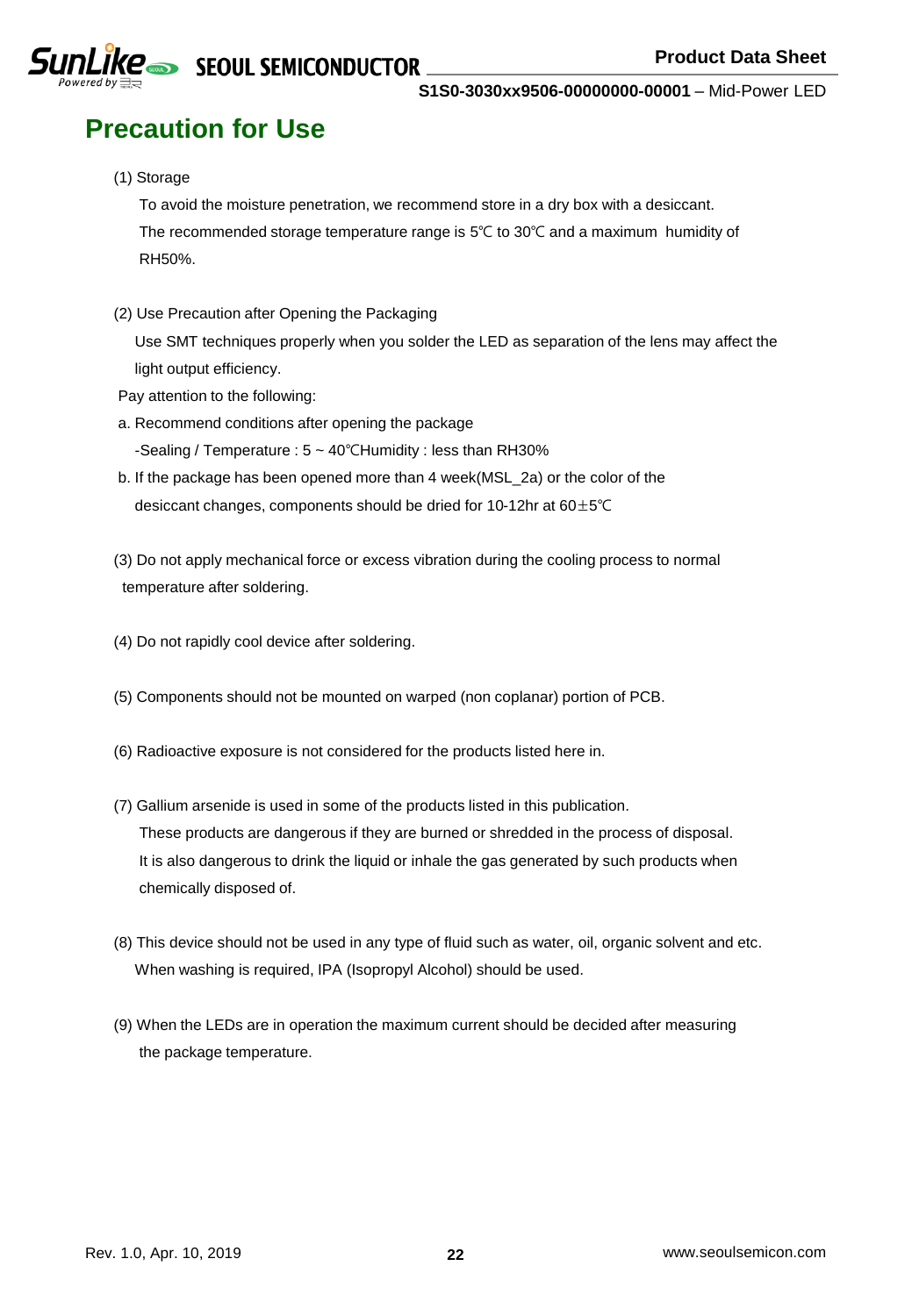**Precaution for Use**

- (10) The appearance and specifications of the product may be modified for improvement without notice.
- (11) Long time exposure of sunlight or occasional UV exposure will cause lens discoloration.
- (12) VOCs (Volatile organic compounds) emitted from materials used in the construction of fixtures can penetrate silicone encapsulants of LEDs and discolor when exposed to heat and photonic energy. The result can be a significant loss of light output from the fixture. Knowledge of the properties of the materials selected to be used in the construction of fixtures can help prevent these issues.
- (13) Attaching LEDs, do not use adhesives that outgas organic vapor.
- (14) The driving circuit must be designed to allow forward voltage only when it is ON or OFF. If the reverse voltage is applied to LED, migration can be generated resulting in LED damage.
- (15) Similar to most Solid state devices;

LEDs are sensitive to Electro-Static Discharge (ESD) and Electrical Over Stress (EOS). Below is a list of suggestions that Seoul Semiconductor purposes to minimize these effects.

a. ESD (Electro Static Discharge)

Electrostatic discharge (ESD) is the defined as the release of static electricity when two objects come into contact. While most ESD events are considered harmless, it can be an expensive problem in many industrial environments during production and storage. The damage from ESD to an LEDs may cause the product to demonstrate unusual characteristics such as:

- Increase in reverse leakage current lowered turn-on voltage
- Abnormal emissions from the LED at low current

The following recommendations are suggested to help minimize the potential for an ESD event. One or more recommended work area suggestions:

- Ionizing fan setup
- ESD table/shelf mat made of conductive materials
- ESD safe storage containers

One or more personnel suggestion options:

- Antistatic wrist-strap
- Antistatic material shoes
- Antistatic clothes

#### Environmental controls:

- Humidity control (ESD gets worse in a dry environment)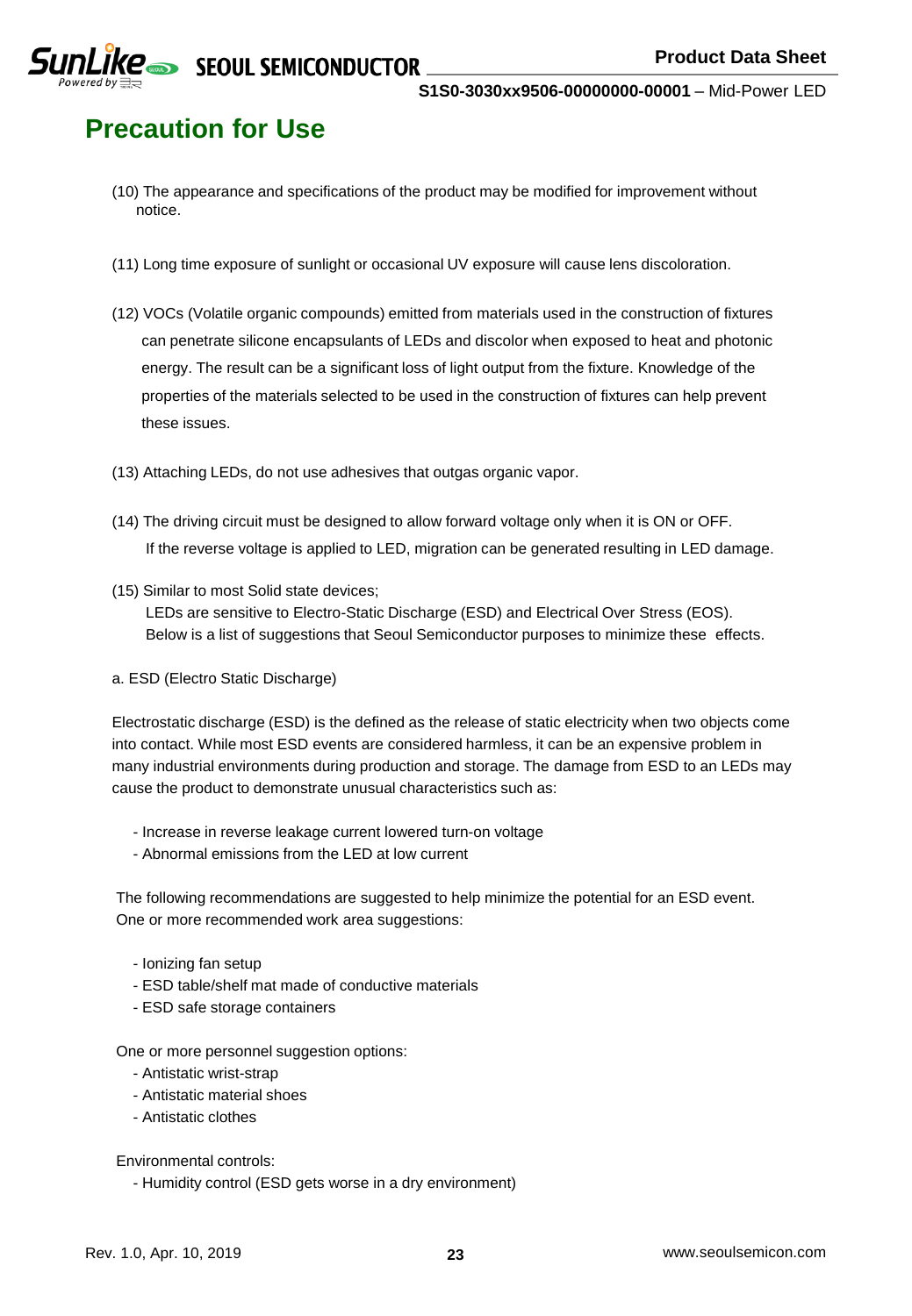

## **Precaution for Use**

#### b. EOS (Electrical Over Stress)

Electrical Over-Stress (EOS) is defined as damage that may occur when an electronic device is subjected to a current or voltage that is beyond the maximum specification limits of the device. The effects from an EOS event can be noticed through product performance like:

- Changes to the performance of the LED package

(If the damage is around the bond pad area and since the package is completely encapsulated the package may turn on but flicker show severe performance degradation.)

- Changes to the light output of the luminaire from component failure
- Components on the board not operating at determined drive power

Failure of performance from entire fixture due to changes in circuit voltage and current across total circuit causing trickle down failures. It is impossible to predict the failure mode of every LED exposed to electrical overstress as the failure modes have been investigated to vary, but there are some common signs that will indicate an EOS event has occurred:

- Damaged may be noticed to the bond wires (appearing similar to a blown fuse)
- Damage to the bond pads located on the emission surface of the LED package
- (shadowing can be noticed around the bond pads while viewing through a microscope)
- Anomalies noticed in the encapsulation and phosphor around the bond wires.
- This damage usually appears due to the thermal stress produced during the EOS event.

c. To help minimize the damage from an EOS event Seoul Semiconductor recommends utilizing:

- A surge protection circuit
- An appropriately rated over voltage protection device
- A current limiting device